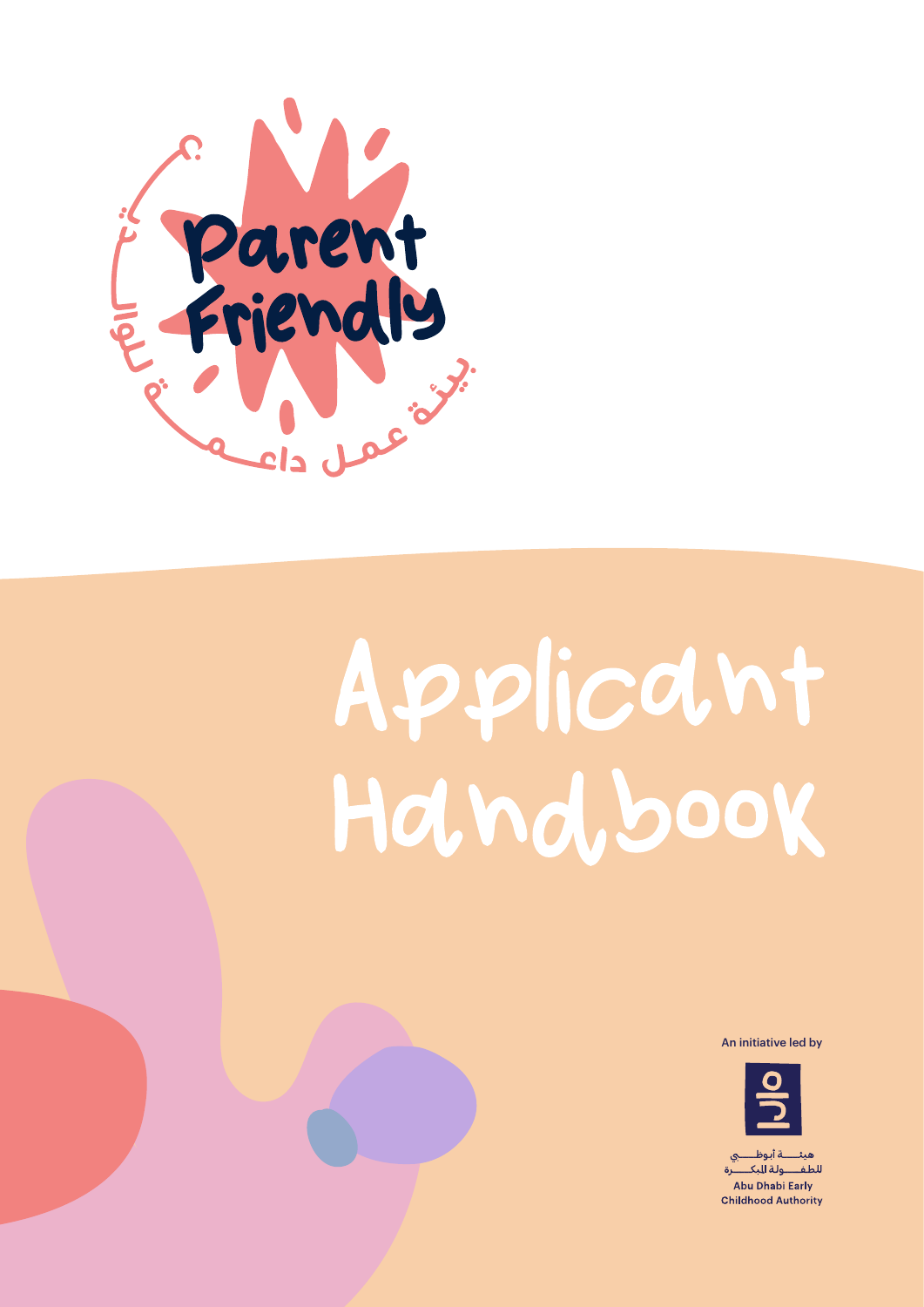## Contents

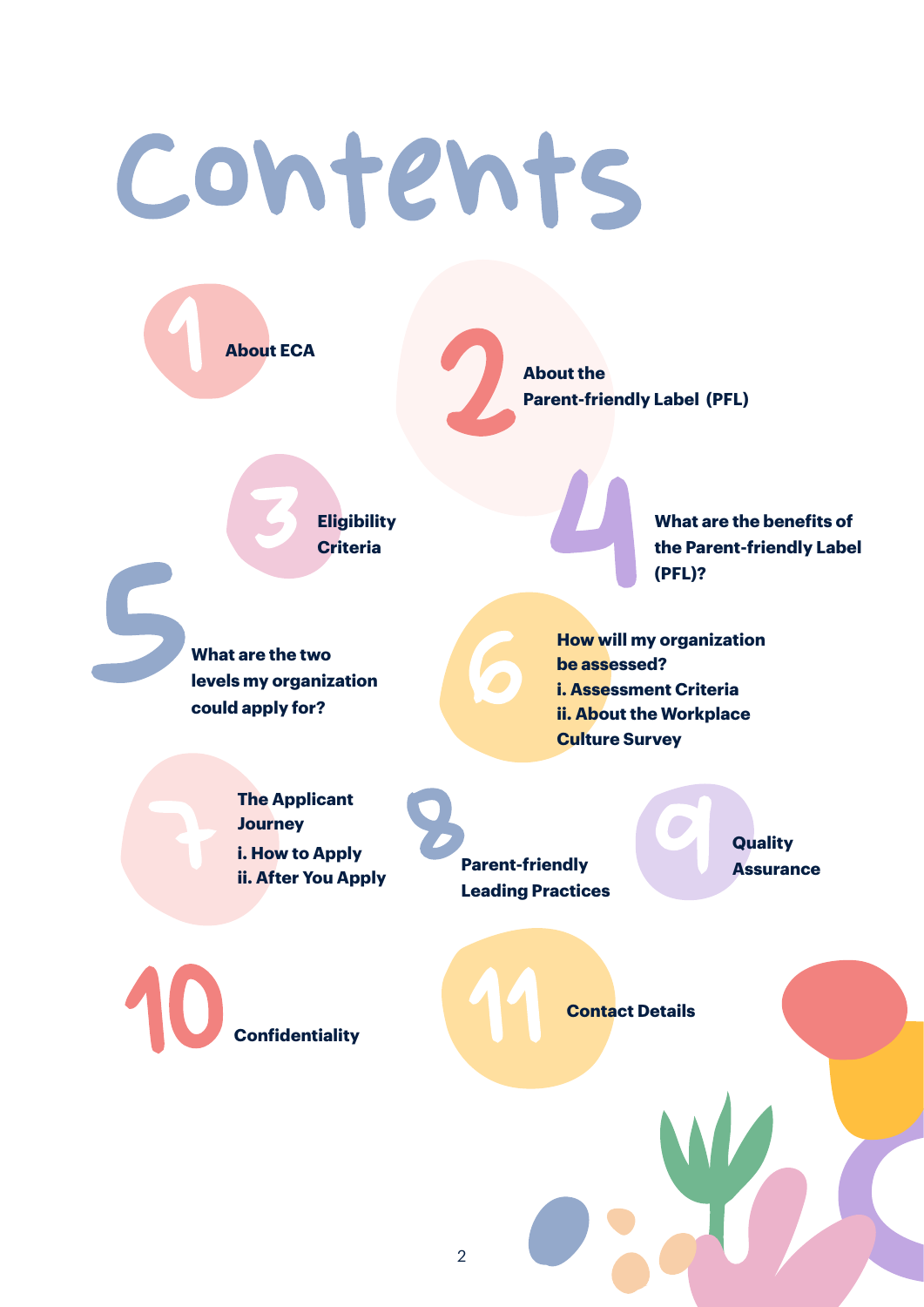

## <span id="page-2-0"></span>About ECA

The Abu Dhabi Early Childhood Authority (ECA) is a government entity, based in Abu Dhabi Emirate, that supports holistic early childhood development. We oversee the Early Childhood Development sector in Abu Dhabi with a mind that is committed to the highest standards and young children are at the heart of all we do.

We help all of Abu Dhabi's young children flourish by playing vital roles in the Abu Dhabi community:

### **We are an Enabler**

We broaden the capabilities of our partners to support holistic child development

#### **We are a Knowledge Hub**

We inform decisionmaking through research, data and evidence

#### **We are a Policymaker**

We develop coordinated and aligned policies and laws

#### **We are a Disruptor**

We transform how people think about and address the needs of young children

One of the most important things we can do as a society is to invest in our children early, which is why our primary focus is on children aged 0-8 years old. Our target age group has been identified on the basis of the latest scientific research. This period is the most influential in life, with the brain's internal structure reaching 90% of its development by the age of 5 years. The age range we focus on is also consistent with the definition of early childhood applied by international organizations such as the United Nations International Children's Emergency Fund (UNICEF), the World Health Organization (WHO) as well as the World Bank.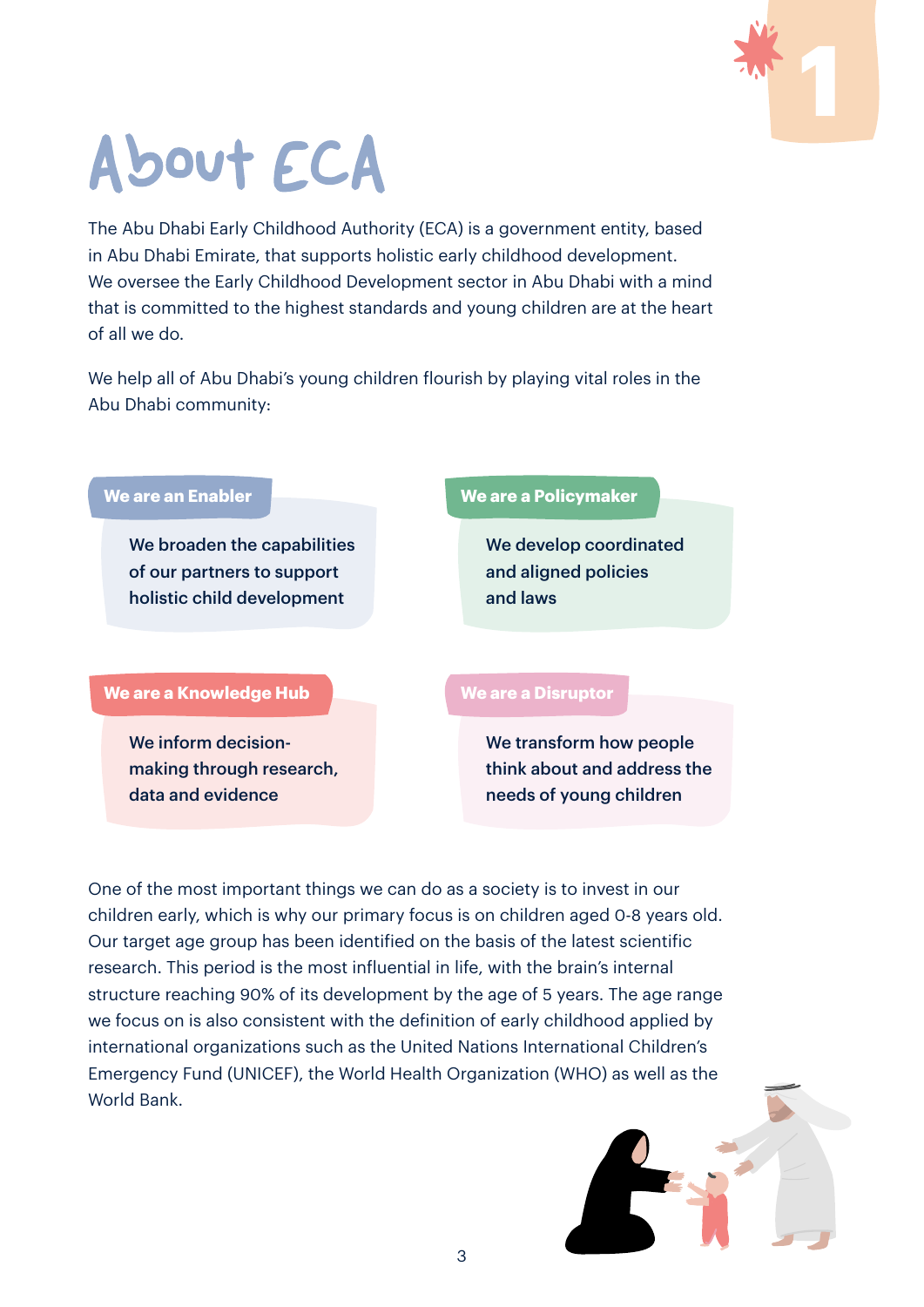

## <span id="page-3-0"></span>About the Parent-friendly Label

The Parent-friendly Label (PFL) is a voluntary initiative that provides a range of criteria your organization can adopt in order to be recognized and awarded for your parentfriendly policies and practices. Among a wide range of benefits, eligible organizations that qualify for the PFL will be entitled to display it as a symbol of their independent accreditation and commitment in this area.

Working families in Abu Dhabi often need to make difficult tradeoffs in order to fulfil their various commitments, and we know they can require additional support at work and at home. By encouraging more parent-friendly workplaces, we can establish a culture, policies and ways of working that are more compatible with the needs of working parents of young children aged 0-8. This, in turn, would have a positive social and economic impact on our community.

Parent-friendly workplaces demonstrate a deep understanding of family needs by offering a work culture and environment that is compassionate towards working parents. This is primarily manifested through offering flexibility for working parents, actively welcoming back new mothers and fathers and providing sufficient maternity and paternity leaves, among other measures.

Research has demonstrated that by empowering parents to play a more active role in their children's lives during the early years from 0-8, a positive and lifelong impact is generated, thereby benefiting the community as a whole. When you support working parents, you are also supporting the development of future generations to come, as well as the future of Abu Dhabi.

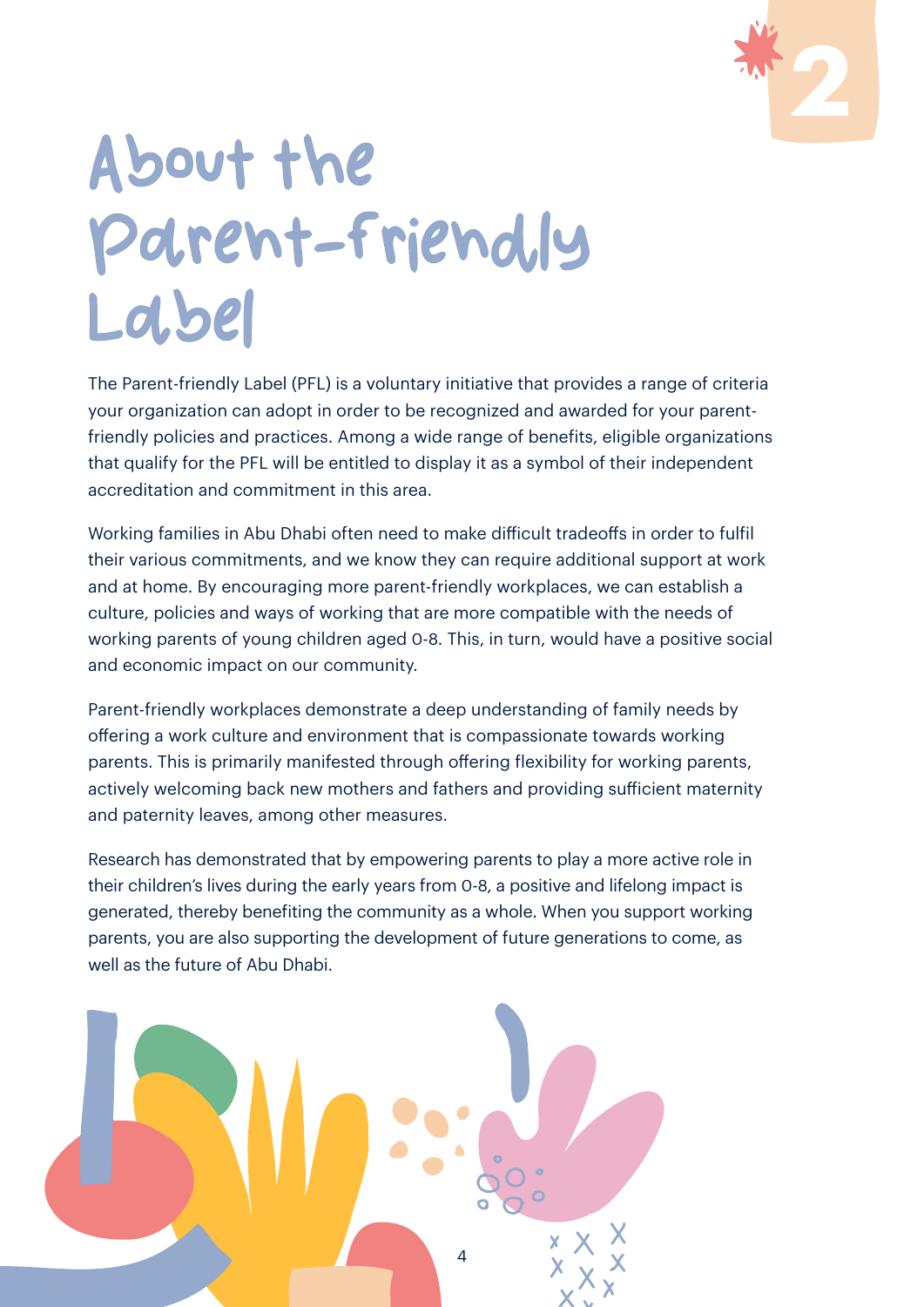

#### **Research suggests that parent-friendly policies and practices in the workplace can:**

Reduce parental stress and parent absenteeism in their children's lives

Increase chances of women realizing their full potential, while contributing both at home and to the economy

Enable fathers to be more involved in the early years, supporting children to have better developmental outcomes, potentially leading to less behavioral problems and improved cognitive and mental health

Lower rates of acute infant, chronic illnesses and decrease likelihood to variety of infections when mothers are supported to nurse their babies

Research has also shown that a parent-friendly workplace committed to supporting families with young children can reduce parenting stress and promote wellbeing, which in turn can lead to greater productivity and support business objectives.

**Many businesses have found that the adoption of parent-friendly policies and practices can:**

Increase company attractiveness, with 77% of respondents to one study in Australia reporting that it affected their choice of employer

Increase productivity and employee motivation as a result of more flexible working conditions

Have a positive impact on recruitment, retention, loyalty and morale, among a wide range of cultural and reputational benefits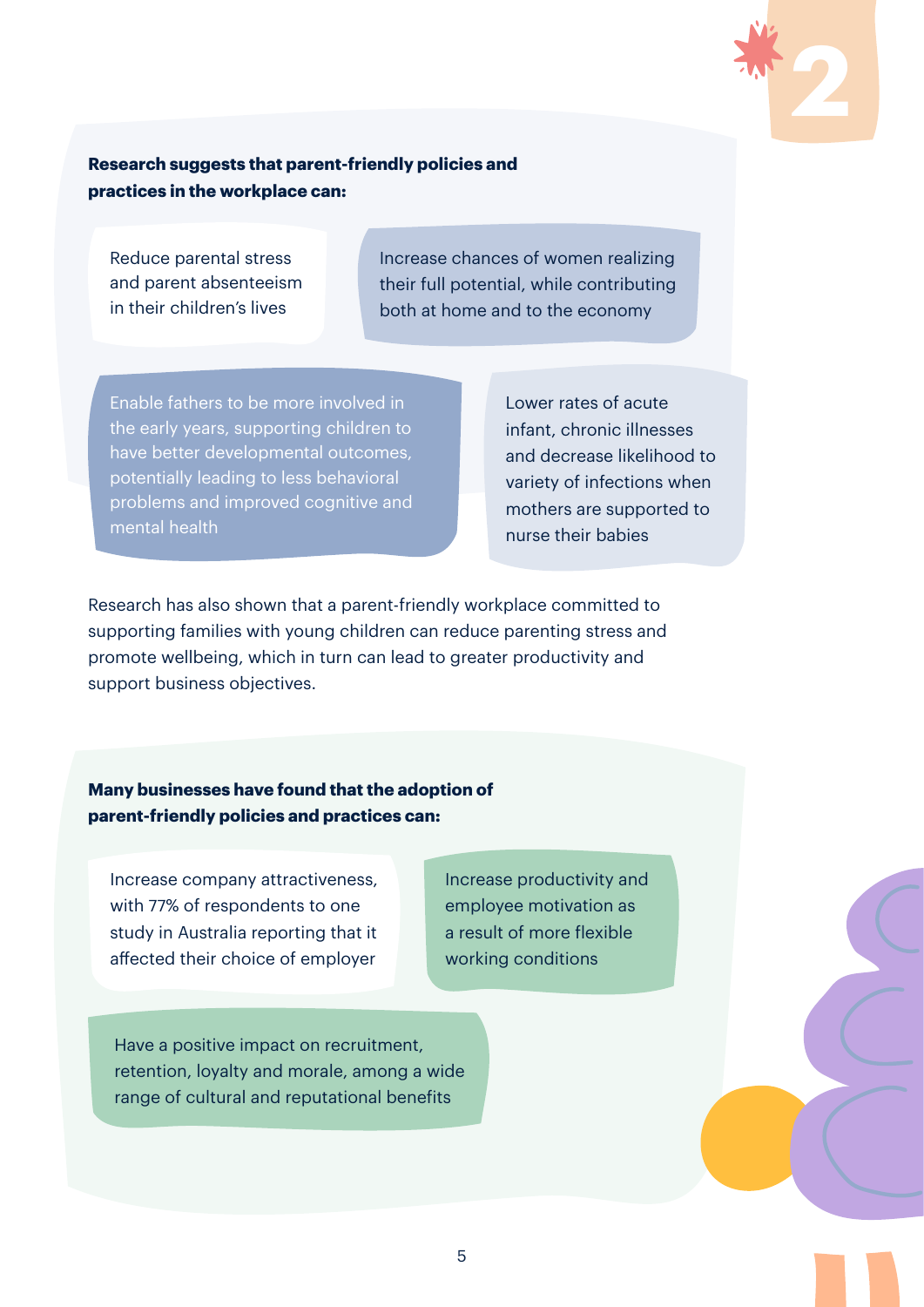

## <span id="page-5-0"></span>Eligibility Criteria

To determine if your organization is eligible to apply for the Parent-friendly Label (PFL), it is important to consider the following questions:

Does your organization operate in the private sector, semi-government sector or third sector?

> Does your organization have a valid trade license issued in the Emirate of Abu Dhabi or in a free zone in the Emirate of Abu Dhabi?

Can your organization demonstrate a commitment to parent-friendliness?

If you answered "yes" to all these questions, and your organization is committed to contributing to the development of a more parent-friendly Abu Dhabi, then you may be eligible to apply.

It is obviously important to align with your organization's leadership before applying for the PFL, and we have therefore prepared this short presentation to support you in these conversations, should you wish to use it.

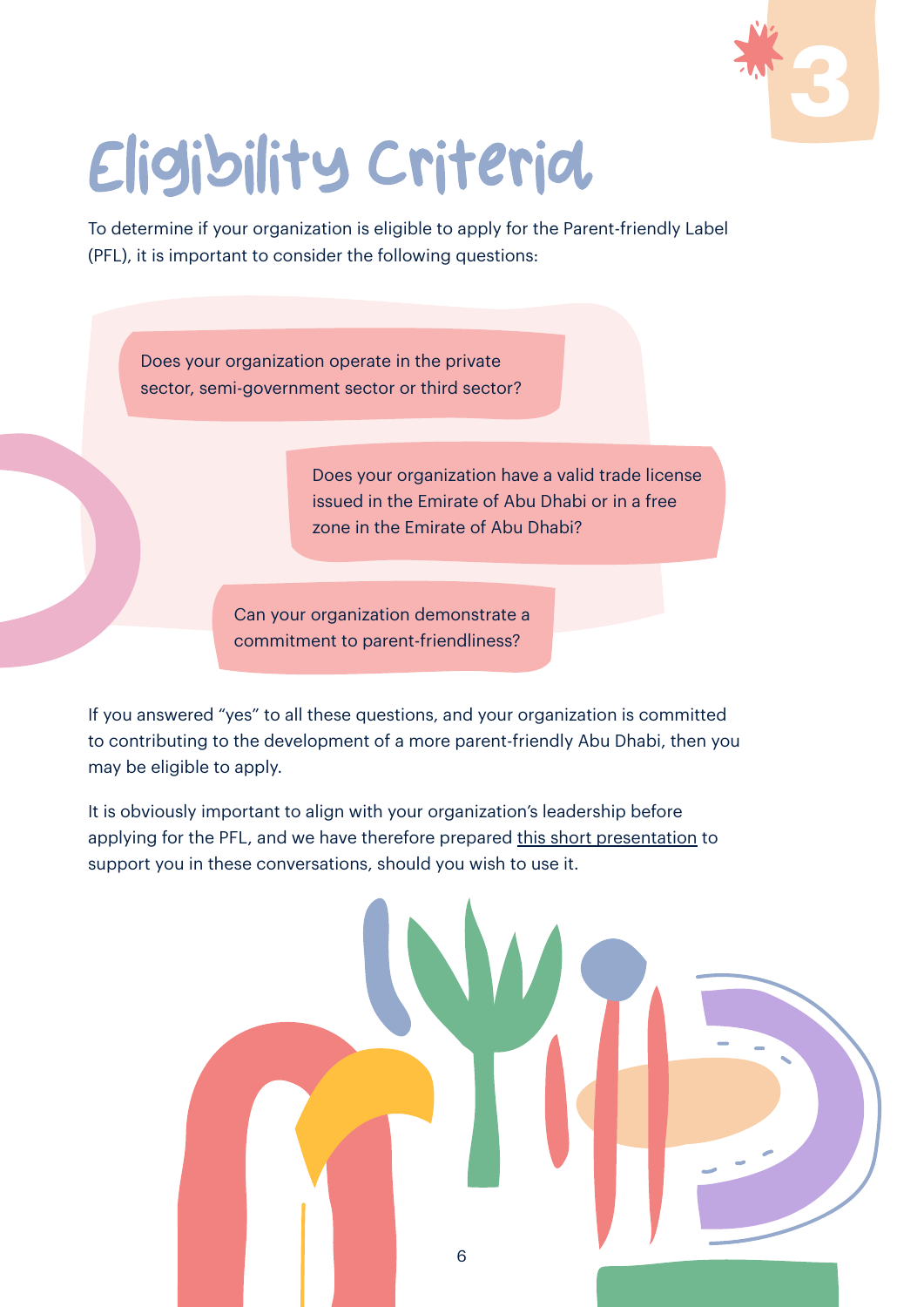

## <span id="page-6-0"></span>What are the benefits of the Parent-friendly Label (PFL)?

The Parent-friendly Label (PFL) offers a number of benefits to its recipients, including entry into an exclusive community of like-minded organizations to share learnings and leading practices with, as well as public recognition of your organization in the adoption and implementation of parent-friendly policies and practices.

The primary benefits include:

#### **Workplace impact**

Positive employee/family wellbeing and business outcomes realized through the implementation of parent-

#### **Impact on employees' wellbeing**

When employees feel supported by their employer to balance their work and family commitments, they can better deal with stress, which results in improved wellbeing. Workers' well-being is a key factor in determining an organization's long-term success.

#### **Increased employee loyalty**

Employees that work in parent-friendly workplaces value the care and support provided by their employers, creating greater loyalty to the organization.

#### **Higher productivity**

Parent-friendly policies such as extended parental leave, employee wellbeing programs, and flexible working have been shown to have no negative impact on productivity, and in most cases, have a positive effect.

#### **Increased employer competitiveness**

Employers that are known for prioritizing families and parents enjoy reputational benefits and are often regarded as employers of choice, especially for more experienced employees that, due to their age group, are most likely to have children.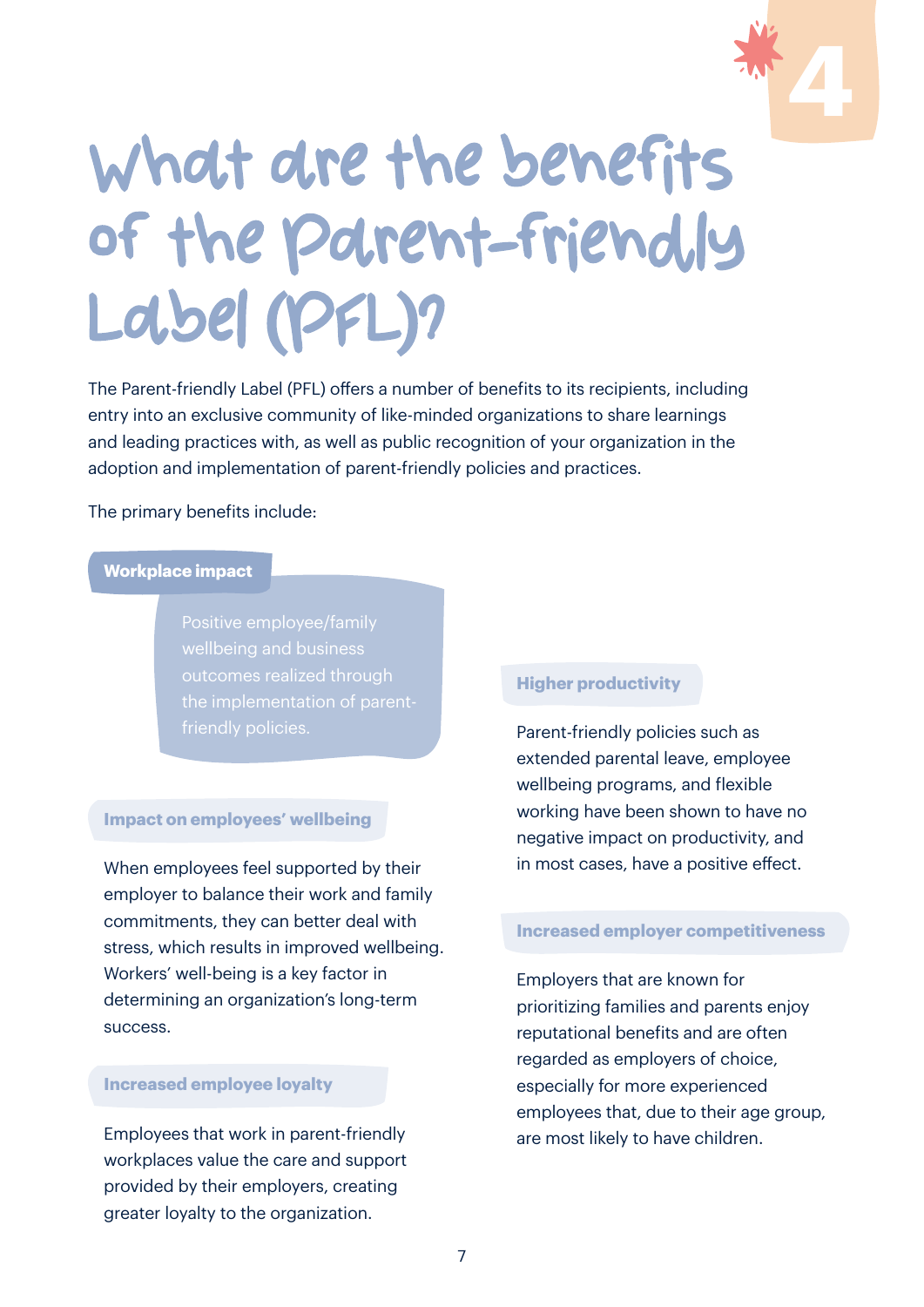

#### **Knowledge sharing**

analysis reports of recipients'

#### **Learning and development opportunities**

Label recipients will be invited to community meetups to exchange success stories and promote policies and practices that have demonstrated impact in their organization, as well as challenges faced and lessons learned.

#### **Report insights**

Label recipients will receive a report that will support their learning journey, showcasing trends within their applicant pool regarding current parent-friendly practices policies and custom content, such as local insight reports with key information, learnings and innovative initiatives.

#### **Recognition**

Acknowledgement of recipients' commitment to parent-friendly policies and practices including through traditional and social media channels.

#### **Recognition ceremony**

A recognition ceremony that highlights the efforts of recipients and enables organizations to be celebrated for their achievements. Targeted outreach designed to

#### **Virtual kit**

Recipients will be provided with a virtual kit that includes key information on the PFL and its associated design and PR assets for use in their internal and external communication efforts.

#### **Communications campaign**

provide recipients with public recognition of their efforts both in the media and through ECA-owned social media channels.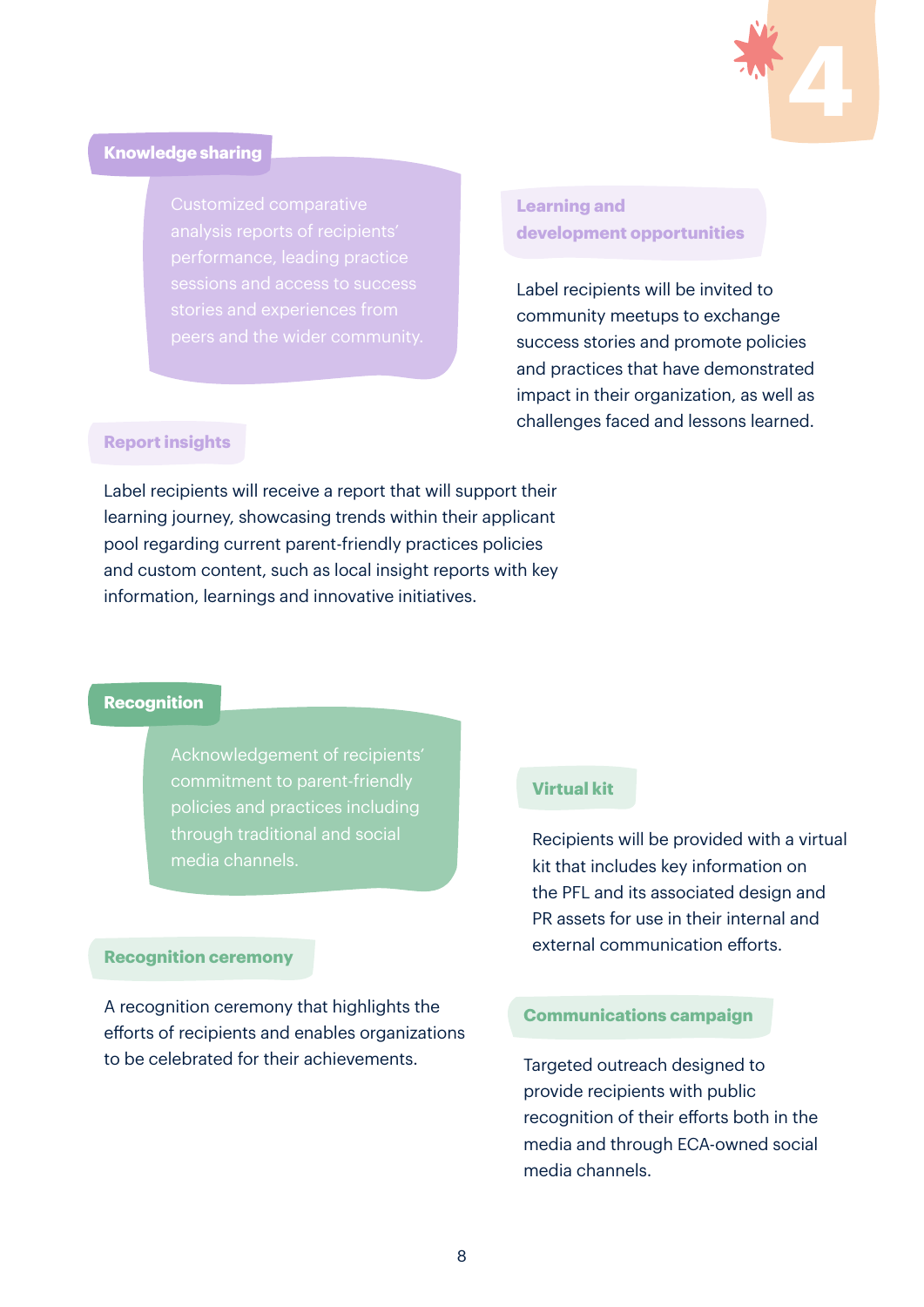

## <span id="page-8-0"></span>What are the two levels my organization could. apply to?

The Parent-friendly Label (PFL) is awarded at two levels:





**Level 1: Parent-friendly Label Level 2: Parent-friendly Plus**

Employers that demonstrate evidence of the adoption of parent-friendly policies based on Level 1 criteria.

Employers that meet or exceed global leading practices in parent-friendly policies based on Level 2 criteria.

Specific organizational targets have been defined for each level, and those for 'Parent-friendly Plus' are more comprehensive and ambitious.

Each label is valid for two years, with a checkpoint at the end of the first year with the ECA.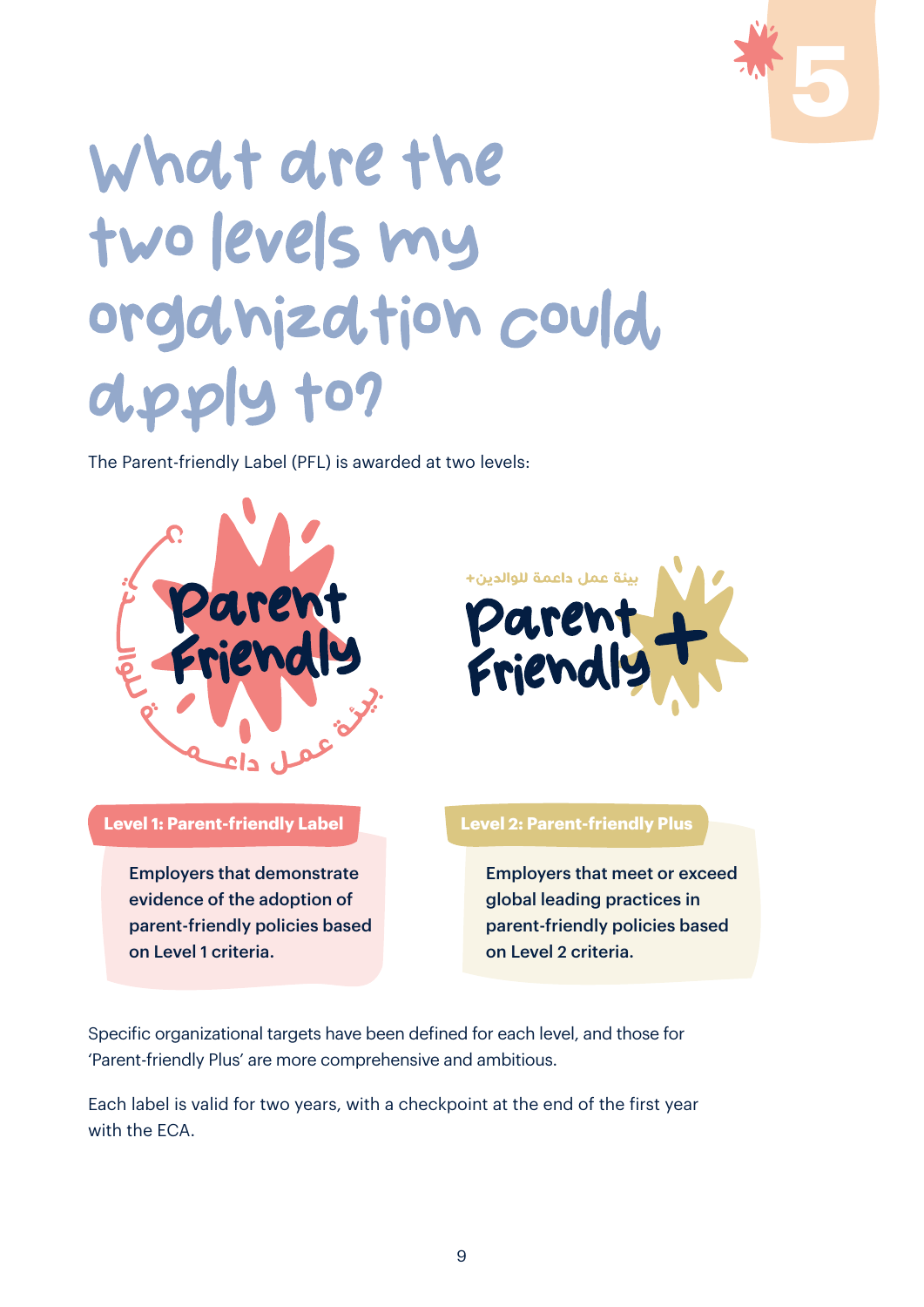

## <span id="page-9-0"></span>How will my organization be assessed?

To ensure the credibility and integrity of the Parent-friendly Label, the assessment will be conducted by an independent third party. Eligible applicants will be assessed against 19 criteria spanning 5 categories. 8 of these criteria are mandatory and 11 are optional.

Of the 19 criteria, all 8 of the mandatory criteria and 6 of the optional criteria should be met in order to obtain the Parent-friendly Label (PFL), giving applicants the flexibility to choose which of the optional criteria are most applicable to their situation.

The 19 criteria fall within 5 overarching categories:

#### **Parental Leave**

Dedicated leave days and arrangements provided to parents to support them before, during and on return from the birth or adoption of their child Parental Leave<br>Dedicated leave days and<br>arrangements provided to

#### **Family Care**

C

E

Employees are supported and empowered to make choices to reconcile work and caring responsibilities

#### **Flexible Work**

Flexible work practices are accommodated to allow for caring responsibilities and changing family arrangements

#### **Family Wellbeing**

Support for the emotional, mental, and physical wellbeing of employees and their families is offered

#### **Culture**

Parent-friendly policies and practices are embedded into organizational culture through training, professional development, monitoring and feedback mechanisms

D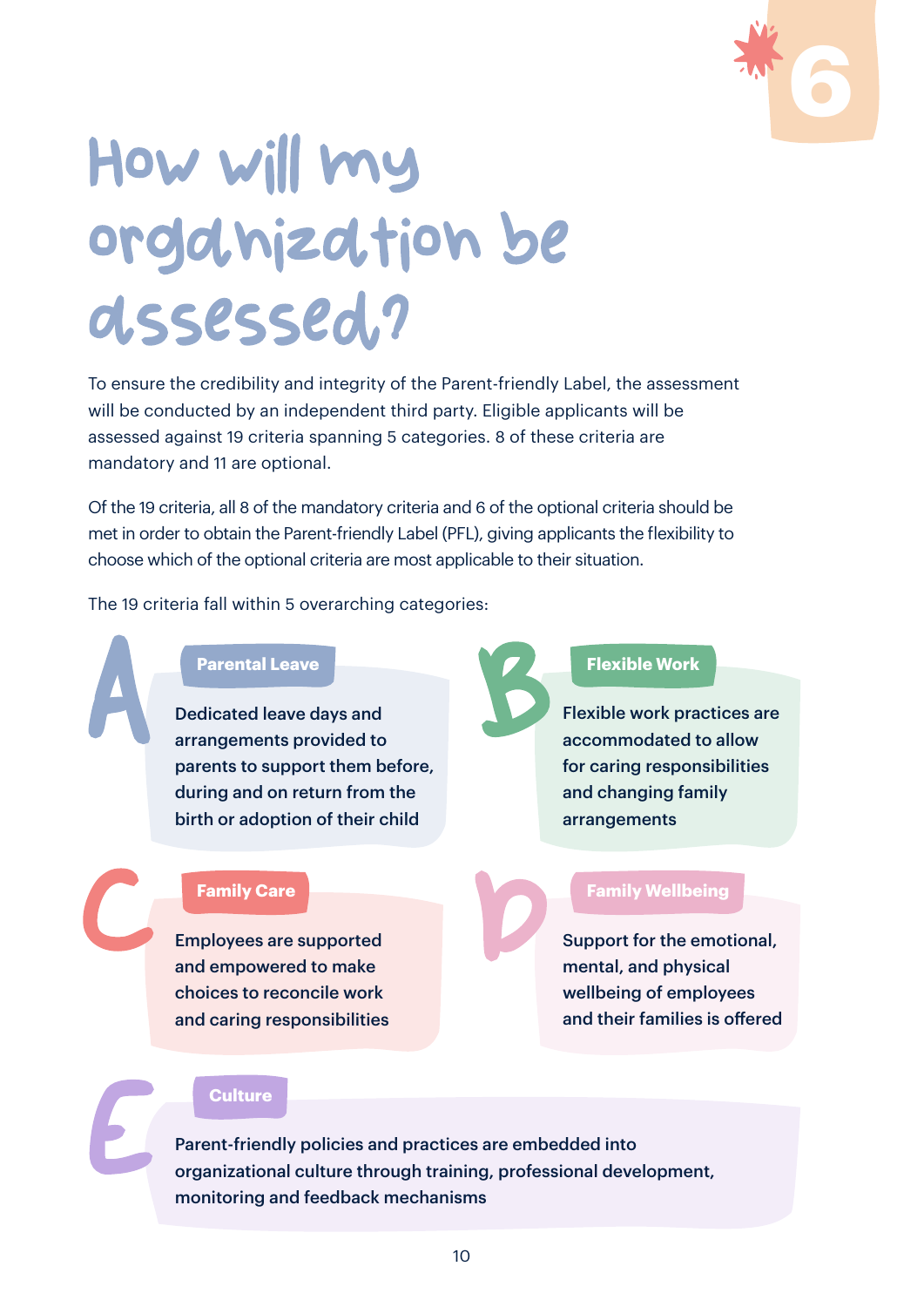

#### **Innovation (Optional) Judging Panel**

We also invite you to share how your organization has applied creative and non-traditional approaches to better support parents through innovative workplace policies and practices.

A judging panel made up of members from leading public institutions is tasked with reviewing the label applicants and making recommendations on selection.

### i. Assessment Criteria

'Yes' indicates that this component of the relevant criteria will be assessed. If 'NA', this component is not applicable to the assessment of that criteria. There are also areas where a numerical value has been added to be evaluated against when required.

The assessment of some components will be based on responses provided to a 'Workplace Culture Survey' which you are responsible for sharing with your employees. This is a mandatory component of your application. These areas have been indicated and highlighted when they are included.

# A- Parental Leave:

#### **i. A1. Maternity leave – Mandatory**

Parental leave granted to women before and after the birth or adoption of a child, to allow mothers to heal, nurture, care for and bond with their child.

| <b>Components of measurement</b>                                                                                                   | <b>Parent-friendly</b> | <b>Parent-friendly</b><br><b>Plus</b> |
|------------------------------------------------------------------------------------------------------------------------------------|------------------------|---------------------------------------|
| Number of paid maternity leave calendar<br>days offered                                                                            | 90 days                | 136 days                              |
| Flexibility in how maternity leave is taken<br>(i.e. deferring leave days to later or<br>spreading part-time over a longer period) | Yes                    | <b>Yes</b>                            |
| Option to take unpaid leave along with<br>maternity leave                                                                          | Yes                    | Yes                                   |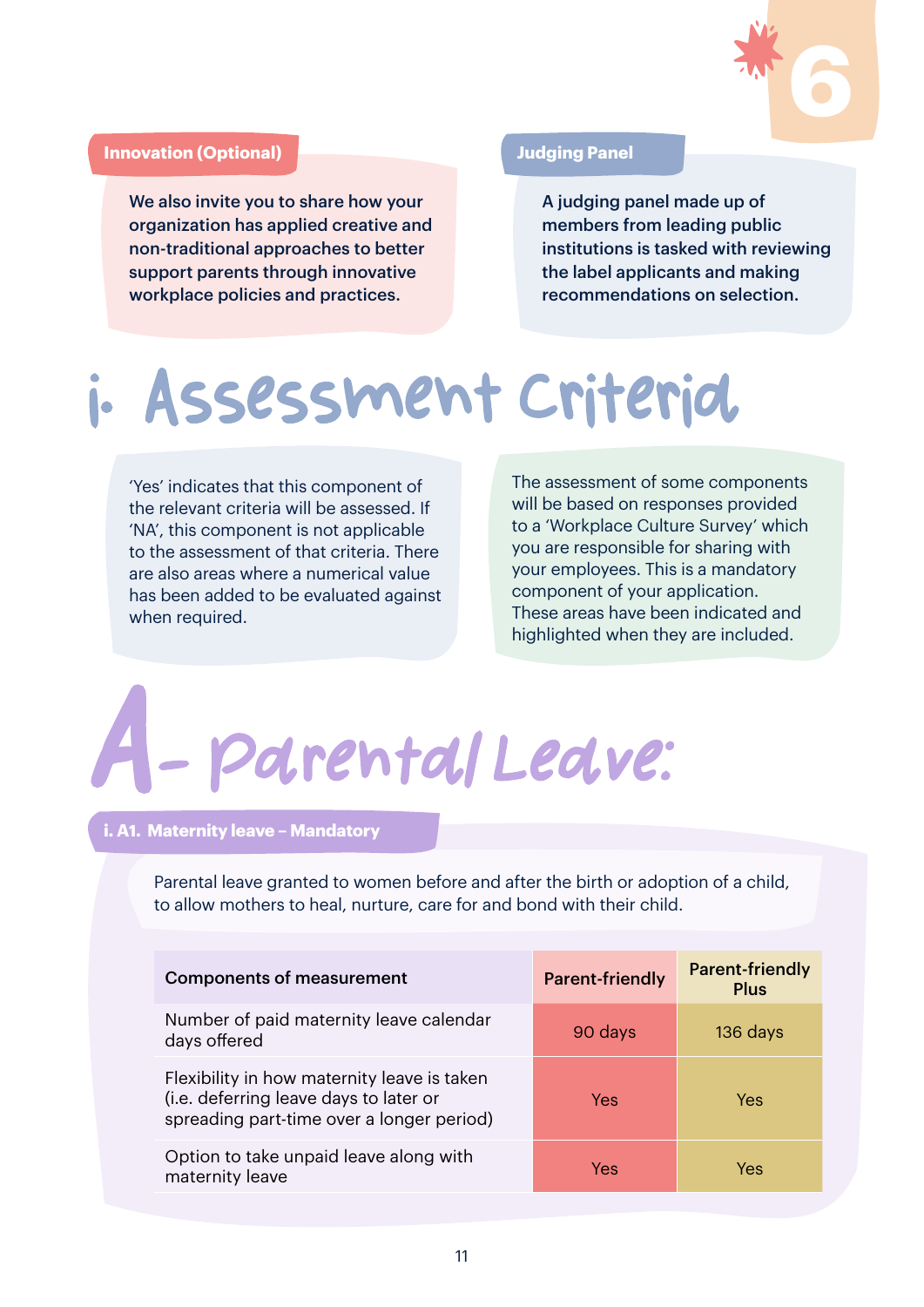

**ii. A2. Paternity leave - Mandatory**

Parental leave granted to men before and after the birth or adoption of a child, to allow fathers to nurture, care for and bond with their family.

| <b>Components of measurement</b>                                                                                            | <b>Parent-friendly</b> | Parent-<br><b>friendly Plus</b> |
|-----------------------------------------------------------------------------------------------------------------------------|------------------------|---------------------------------|
| Number of paid paternity leave working<br>days offered                                                                      | 5 days                 | 10 days                         |
| Flexibility in using paternity days (i.e.<br>deferring leave days to later or spreading<br>leave days over a longer period) | Yes                    | Yes                             |
| Option to take unpaid leave along with<br>paternity leave                                                                   |                        | Yes                             |
| % of employees who agree that it is<br>important to take paternity leave                                                    | 60%                    | 80%                             |
| % of employees who agree that fathers<br>are supported by peers to take their full<br>paternity leave benefit               | 60%                    | 80%                             |
| % of employees who agree that fathers are<br>supported by leadership to take their full<br>paternity leave benefit          | 60%                    | 80%                             |

### **iii.A3. Special parental leave - Optional**

Special leave provisions for prenatal and adoption appointments, illness during pregnancy, miscarriage, stillbirth or loss.

| <b>Components of measurement</b>                                                 | <b>Parent-friendly</b> | <b>Parent-</b><br><b>friendly Plus</b> |
|----------------------------------------------------------------------------------|------------------------|----------------------------------------|
| Number of days of additional paid leave in<br>cases of stillbirth after 24 weeks | 60 days                | <b>Full maternity</b><br>leave benefit |
| Number of days offered for antenatal or<br>adoption appointments                 | 2 weeks<br>unpaid      | 2 weeks paid                           |
| Number of days offered for antenatal or<br>adoption appointments                 | 2 days paid            | Policy does<br>not limit               |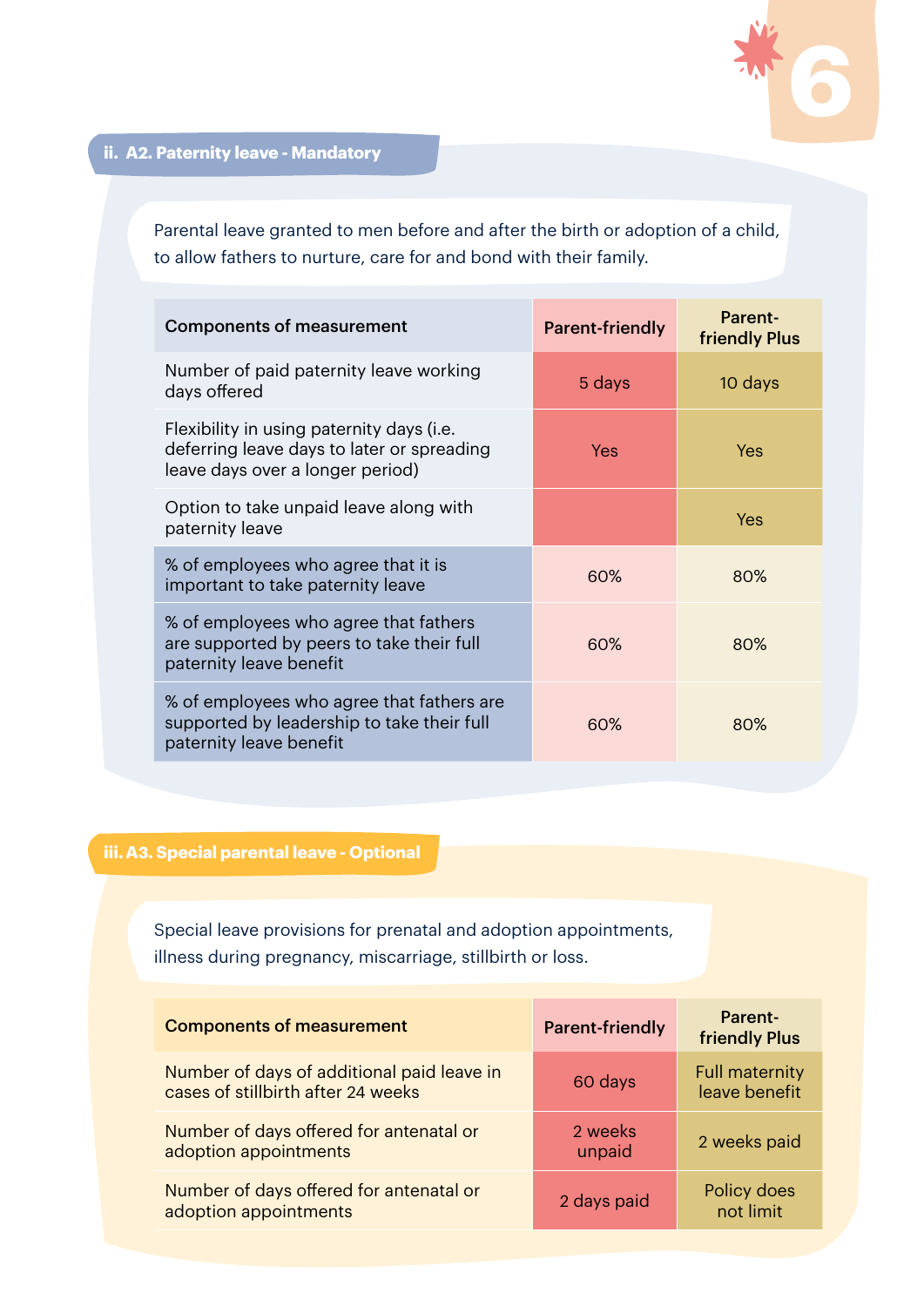

Employees are provided with support as they depart on, remain on and return from, extended parental leave through regular manager communication, transitional flexible work arrangements and re-integration programs.

| <b>Components of measurement</b>                                                                                                                        | <b>Parent-friendly</b> | <b>Parent-friendly</b><br><b>Plus</b> |
|---------------------------------------------------------------------------------------------------------------------------------------------------------|------------------------|---------------------------------------|
| Communications sent prior to parental<br>leave detail support options available to<br>employees to help their transition back to<br>work                | Yes                    | Yes                                   |
| Option for employees to be invited to work<br>events during parental leave                                                                              | Yes                    | Yes                                   |
| Availability of a formalized training<br>/ coaching / mentoring program for<br>employees to support them before they take<br>leave or upon their return | <b>NA</b>              | Yes                                   |
| Option for employees to have regular touch<br>points with managers while on leave                                                                       | <b>NA</b>              | Yes                                   |
| Option for transitional working arrangements<br>upon employee's return to work                                                                          | <b>NA</b>              | Yes                                   |

#### **v. A5. Employee benefits while on unpaid parental leave - Optional**

Employee receives benefits while on unpaid leave such as continuity of their health insurance, ability to apply for roles to progress career, access to organizational communications, surveys and trainings, and inclusion in remuneration reviews, team events and activities.

| <b>Components of</b><br>measurement                                             | <b>Parent-friendly</b>                                                           | <b>Parent-friendly Plus</b>                                                       |
|---------------------------------------------------------------------------------|----------------------------------------------------------------------------------|-----------------------------------------------------------------------------------|
| Employee benefits are<br>protected throughout the<br>duration of parental leave | Access to at least<br>70% of employee<br>benefits offered by the<br>organization | Access to all employee<br>benefits offered by<br>the organization are<br>provided |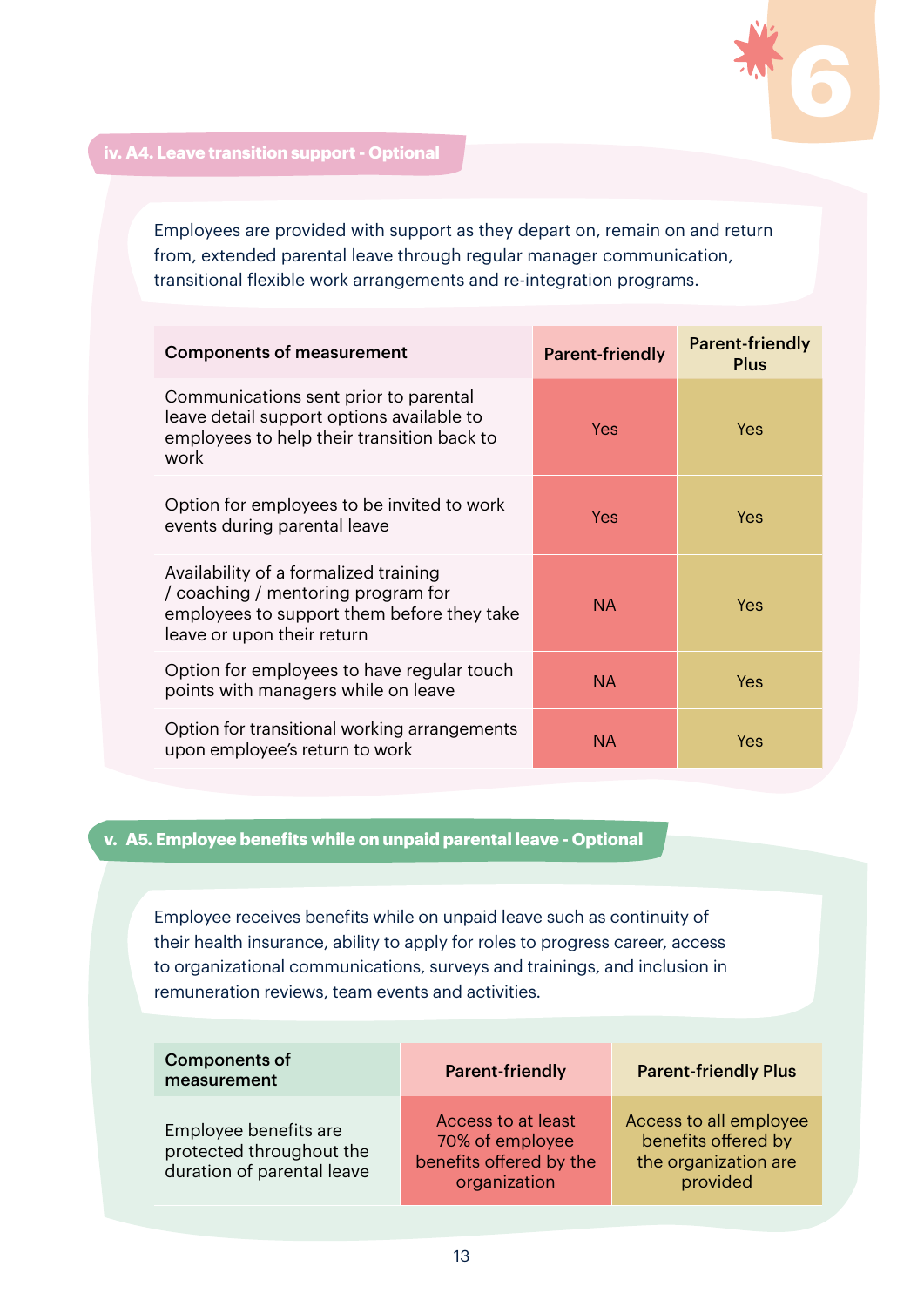

## B- Flexible Work:

#### **i. B1. Flexible work policy - Mandatory**

Policy which documents the organization's flexible working arrangements, including the types of flexibility available (e.g. hours, location, part time, job sharing). This policy places focus on output and outcomes achieved rather than set hours of work. Employees with access to this policy should include at a minimum those that are pregnant, returning from parental leave, or caring for a Child of Determination.

| <b>Components of measurement</b>                                                                        | <b>Parent-friendly</b> | <b>Parent-friendly</b><br><b>Plus</b> |
|---------------------------------------------------------------------------------------------------------|------------------------|---------------------------------------|
| Documented flexible working policy<br>includes flexible hours and remote working                        | <b>Yes</b>             | Yes                                   |
| Policy includes job share, part time, or<br>annualized hours                                            | <b>NA</b>              | Yes                                   |
| Specific provision for parents to work<br>flexibly to attend school events                              | <b>Yes</b>             | Yes                                   |
| Flexible work arrangements are embedded<br>in employee contracts                                        | <b>NA</b>              | Yes                                   |
| % employee satisfaction with flexible work<br>arrangements                                              | 60%                    | 90%                                   |
| % employees who agree that flexible<br>working is promoted, supported and role<br>modeled at all levels | <b>NA</b>              | 80%                                   |
| % employees who agree that they feel<br>comfortable requesting their manager to<br>work flexibly        | <b>NA</b>              | 80%                                   |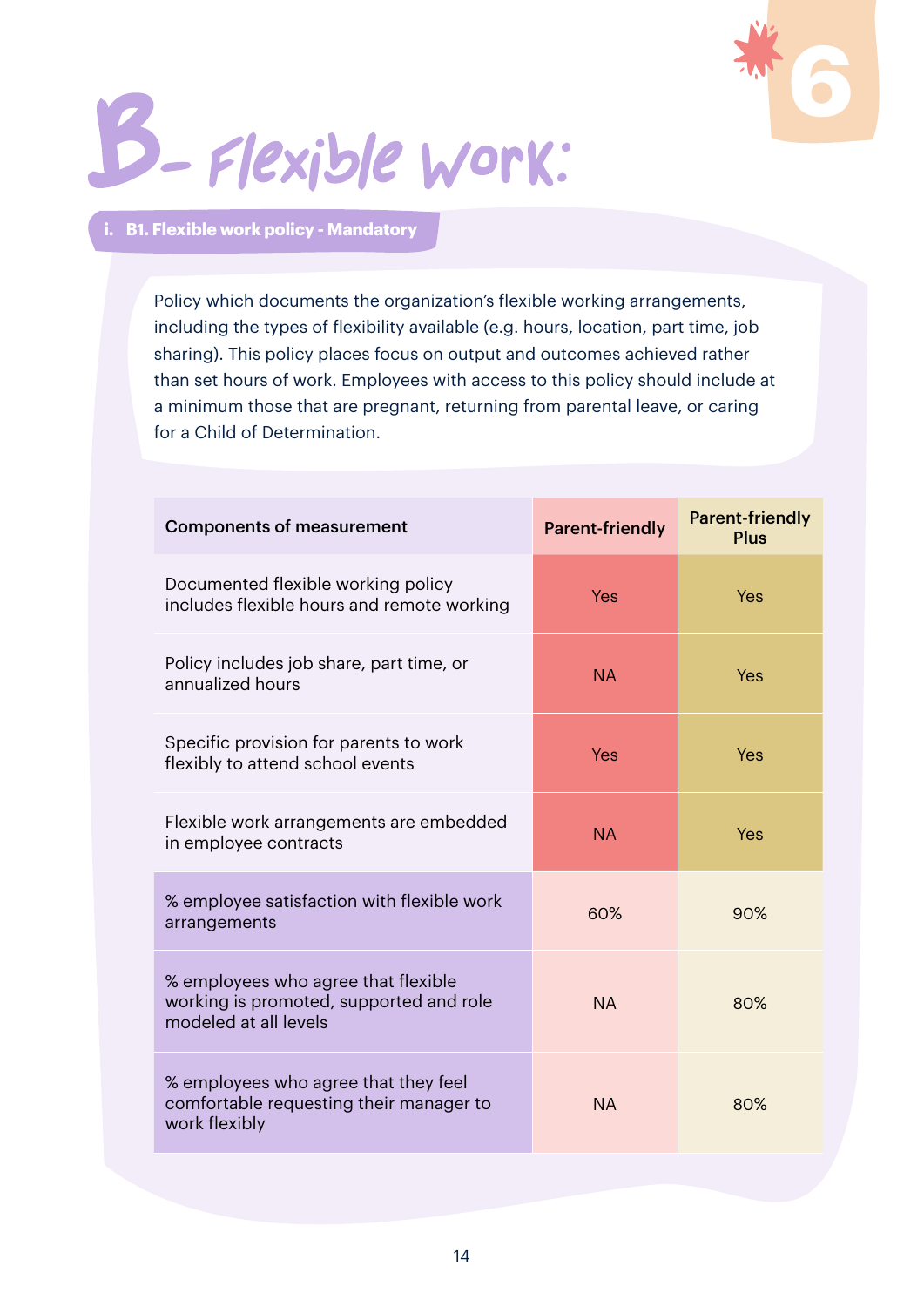

#### **ii. B2. Short term flexible work - Optional**

Entitlement for employees to work remotely for short periods to accommodate caring responsibilities or care emergencies e.g. loss of childcare or childcare illness.

| <b>Components of measurement</b>                                                                            | <b>Parent-friendly</b> | <b>Parent-friendly</b><br>Plus |
|-------------------------------------------------------------------------------------------------------------|------------------------|--------------------------------|
| Short term flexible working practice in<br>place for cases of childcare emergencies<br>or childcare illness | Yes                    | Yes                            |
| Access to emergency medical leave<br>days for childcare emergencies or<br>hospitalization                   | <b>NA</b>              | Yes                            |

#### **iii.B3. Flexible working job evaluation and progression - Optional**

Employees working flexibly are able to progress in their careers, and organizational processes provide fair review of performance for those working flexibly.

| <b>Components of measurement</b>                                                                                          | <b>Parent-friendly</b> | <b>Parent-friendly</b><br><b>Plus</b> |
|---------------------------------------------------------------------------------------------------------------------------|------------------------|---------------------------------------|
| Job evaluation guidelines consider<br>flexible working                                                                    | Yes                    | Yes                                   |
| Employees can challenge reviews on the<br>basis that working flexibly negatively<br>impacted their performance evaluation | NA.                    | Yes                                   |
| % of employees who agree that using<br>flexible working can still advance their<br>careers                                | NA.                    | 80%                                   |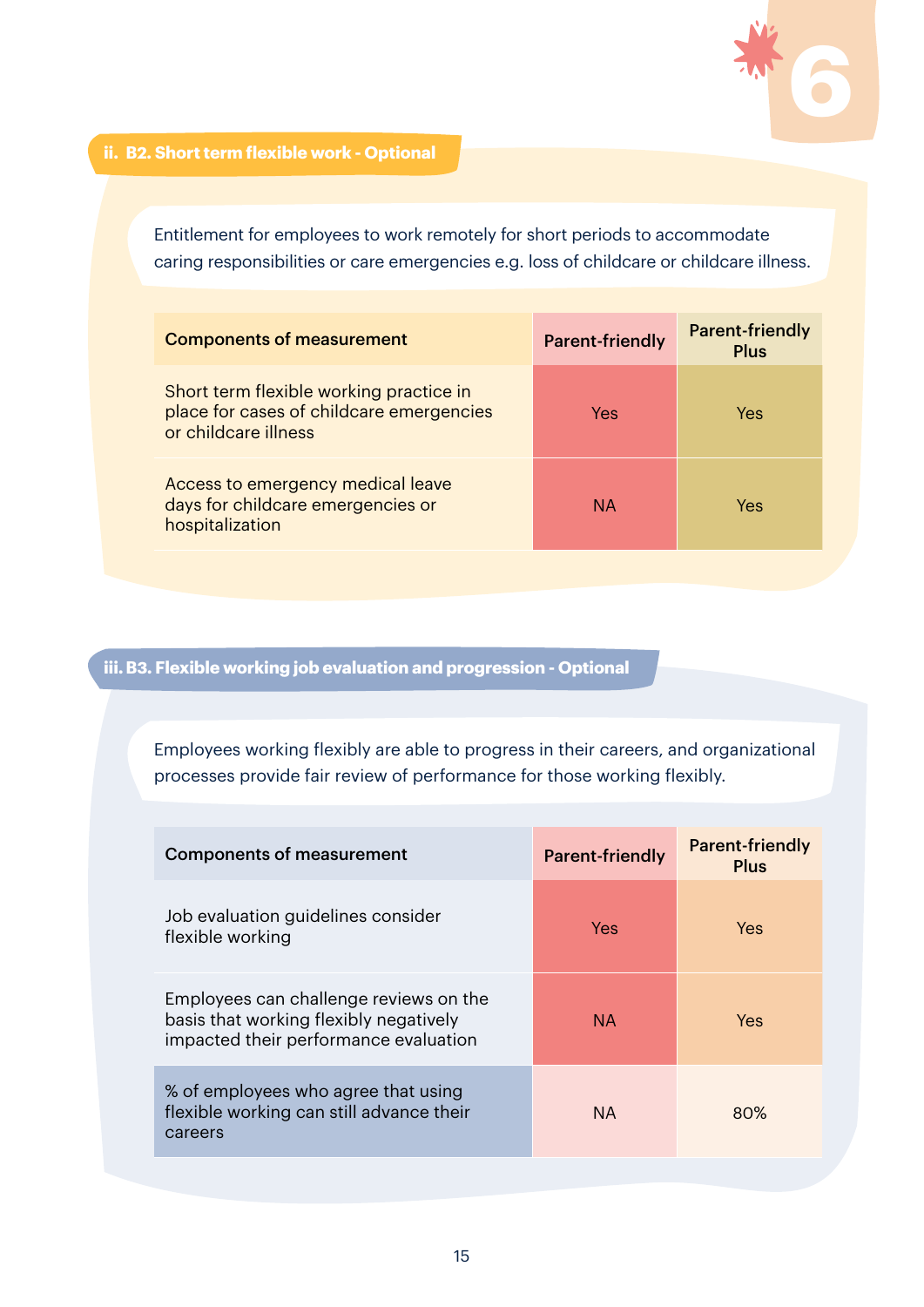

# C- Family Care:

#### **i. C1. Nursing - Mandatory**

Employees are able to take paid breaks from work to pump or nurse their baby where applicable, and a private and hygienic maternity space with storage facilities, power, microwave, seating and baby change facilities is available. Extra support could include access to lactation specialist, hospital-grade breast pumps, sanitation equipment, fresh towels, lockers, parenting books, wireless speaker, window access, adjustable lighting, WIFI and charging station.

| <b>Components of measurement</b>                                                                                                         | <b>Parent-friendly</b>                                                               | <b>Parent-friendly</b><br><b>Plus</b>       |
|------------------------------------------------------------------------------------------------------------------------------------------|--------------------------------------------------------------------------------------|---------------------------------------------|
| Number of nursing break hours<br>per day                                                                                                 | 2 hours/day                                                                          | Policy does<br>not limit                    |
| Availability of an onsite maternity<br>room; a private, hygienic room,<br>where the mother is comfortable<br>and can store and heat milk | A private and<br>hygienic maternity<br>room with fridge<br>and microwave<br>provided | $L1 + at least 3 of$<br>the listed "extras" |

\* Questions pertaining to this criteria apply to the organizations with a physical office space.

#### **ii. C2. Childcare - Optional**

Employees are supported by their employers to access childcare support, including when childcare is not available, such as during school holidays.

| <b>Components of measurement</b>                                                                                                                                                                                                                                          | <b>Parent-friendly</b>                                           | <b>Parent-friendly</b><br><b>Plus</b>                             |
|---------------------------------------------------------------------------------------------------------------------------------------------------------------------------------------------------------------------------------------------------------------------------|------------------------------------------------------------------|-------------------------------------------------------------------|
| Forms of childcare assistance e.g.<br>direct financial support, vouchers,<br>discounts, domestic helper training,<br>domestic helper search, dedicated<br>facilities (such as a kid's corner or<br>onsite childcare that is compliant<br>with all applicable regulations) | Availability of<br>at least 1 form<br>of childcare<br>assistance | Availability of<br>at least 3 forms<br>of childcare<br>assistance |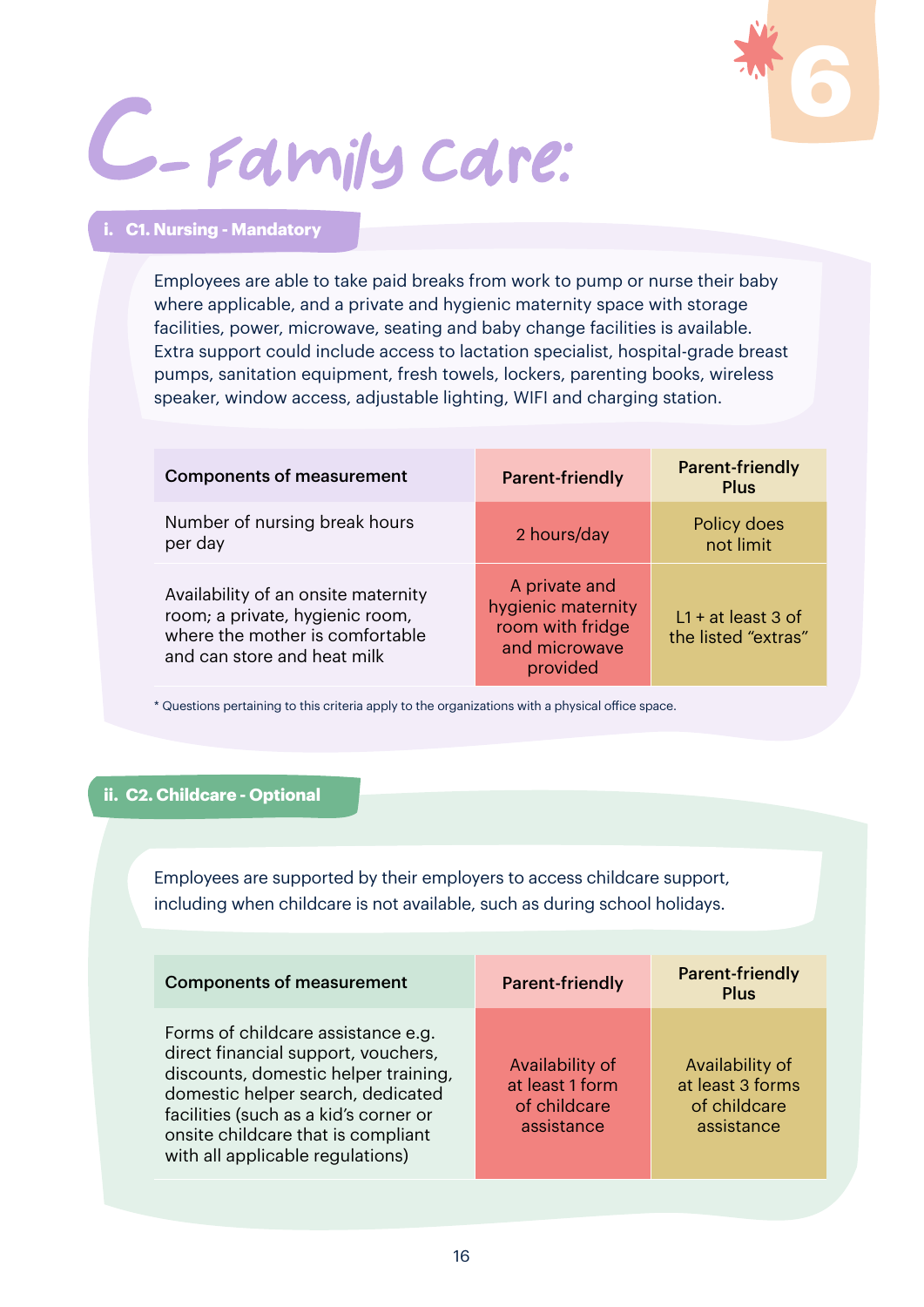

**iii.C3. Caregiver education - Optional**

Information and resources are made available for employees on relevant topics including babies, toddlers, children, and Children of Determination specifically.

| <b>Components of measurement</b>                                                                                                                                             | Parent-<br>friendly | <b>Parent-</b><br><b>friendly Plus</b> |
|------------------------------------------------------------------------------------------------------------------------------------------------------------------------------|---------------------|----------------------------------------|
| Parenting education resources are offered (i.e.<br>seminars on parent topics, educational materials,<br>access to ECA's Parents Platform)                                    | Yes                 | Yes                                    |
| Structured parenting training is offered (an example<br>of this can be experts and facilitators providing on<br>the ground training for expectant parents)                   | <b>NA</b>           | Yes.                                   |
| Targeted caregiver training that covers different<br>caregiver and parenting styles for different needs<br>is offered (example can be providing first-aid<br>nanny training) | <b>NA</b>           | Yes.                                   |

#### **iv. C4. Child of Determination caregiver support - Optional**

#### Employees caring for a Child of Determination can access additional support and/or benefits through their employer.

| <b>Components of measurement</b>                                                                                    | Parent-<br>friendly | <b>Parent-</b><br><b>friendly Plus</b> |
|---------------------------------------------------------------------------------------------------------------------|---------------------|----------------------------------------|
| Policy in place (or included within another policy)<br>to support employees caring for a Child of<br>Determination  | Yes                 | Yes                                    |
| Employers provide at least two forms of support<br>to parents caring for a Child of Determination                   | <b>NA</b>           | Yes                                    |
| % of employees who agree that the support for<br>parents caring for Children of Determination is<br>clearly defined | <b>NA</b>           | 80%                                    |
| % of employees who agree that support for parents<br>caring for Children of Determination is sufficient             | NA.                 | 80%                                    |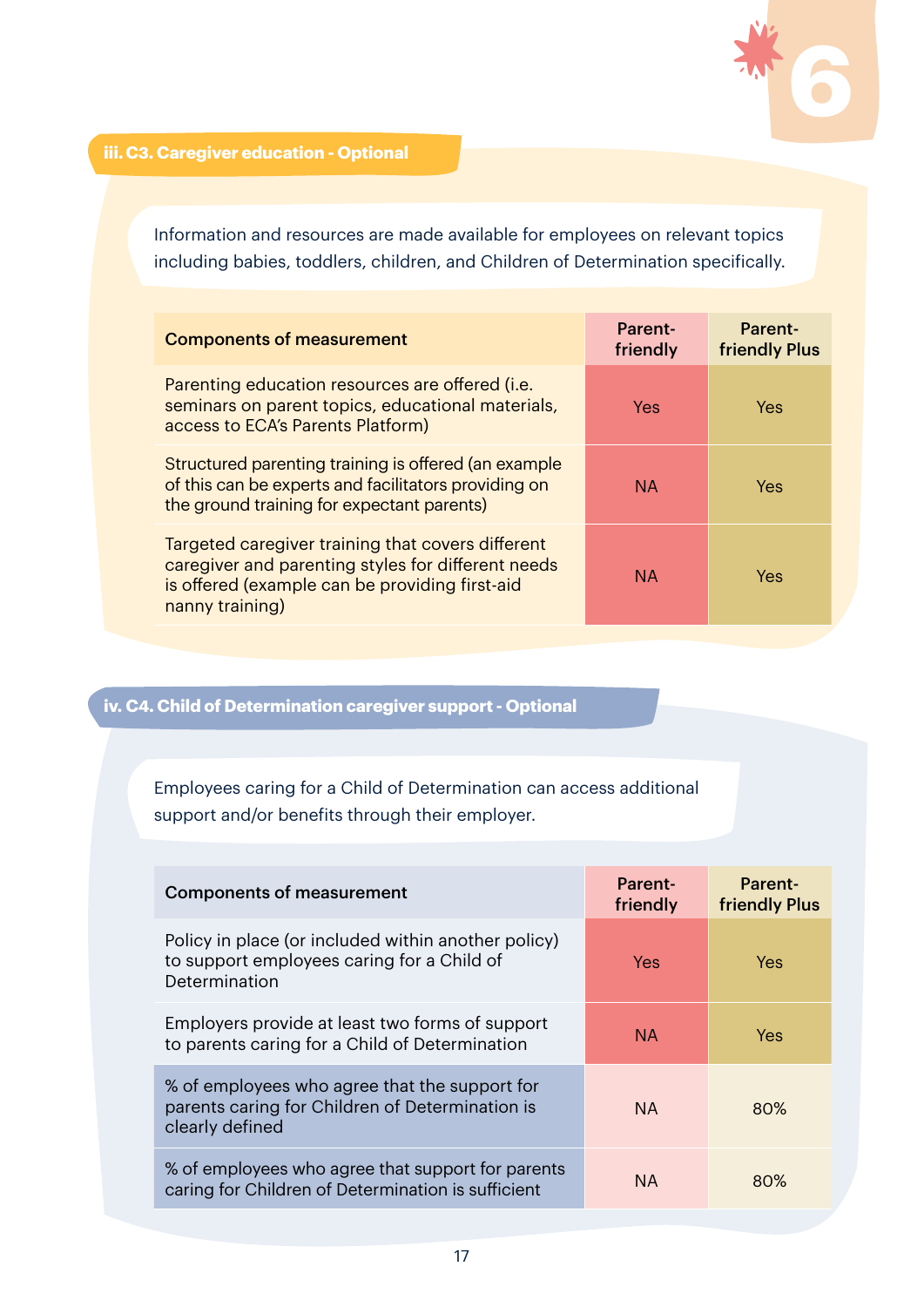

D- Family Wellbeing:

#### **i. D1. Employee wellbeing support - Mandatory**

Programs and services available to promote the emotional, mental and physical wellbeing of employees and their families.

| <b>Components of measurement</b>                                                                                                                                                       | <b>Parent-friendly</b>                                                                        | <b>Parent-friendly Plus</b>                                                                                                                         |
|----------------------------------------------------------------------------------------------------------------------------------------------------------------------------------------|-----------------------------------------------------------------------------------------------|-----------------------------------------------------------------------------------------------------------------------------------------------------|
| Formalized wellbeing support<br>for emotional and mental<br>wellbeing including stress<br>management support, mental<br>health and counseling services                                 | Availability of<br>physical health<br>targeted programs<br>and family<br>wellbeing activities | $L1 + at least one type of$<br>mental health support<br>(examples include<br>stress management,<br>mental health, post-natal<br>depression support) |
| PRO/admin support is offered<br>to new parents                                                                                                                                         | Yes                                                                                           | Yes                                                                                                                                                 |
| Peer-led family support groups<br>are available                                                                                                                                        | NA.                                                                                           | Yes                                                                                                                                                 |
| Formalized manager training<br>and education in awareness<br>and application of wellbeing<br>support, potentially including<br>but not limited to first aid<br>courses or CPR training | NA.                                                                                           | Yes                                                                                                                                                 |

#### **ii. D2. Worker protection on parental leave - Mandatory**

Employee rights are protected and cannot be undermined due to eligible parental leave or the utilization of nursing hours.

| <b>Components of measurement</b>                                   | <b>Parent-friendly</b> | <b>Parent-friendly Plus</b>                           |
|--------------------------------------------------------------------|------------------------|-------------------------------------------------------|
| Protection from termination during<br>pregnancy and parental leave | Yes                    | Yes, and for a period of 18<br>months from childbirth |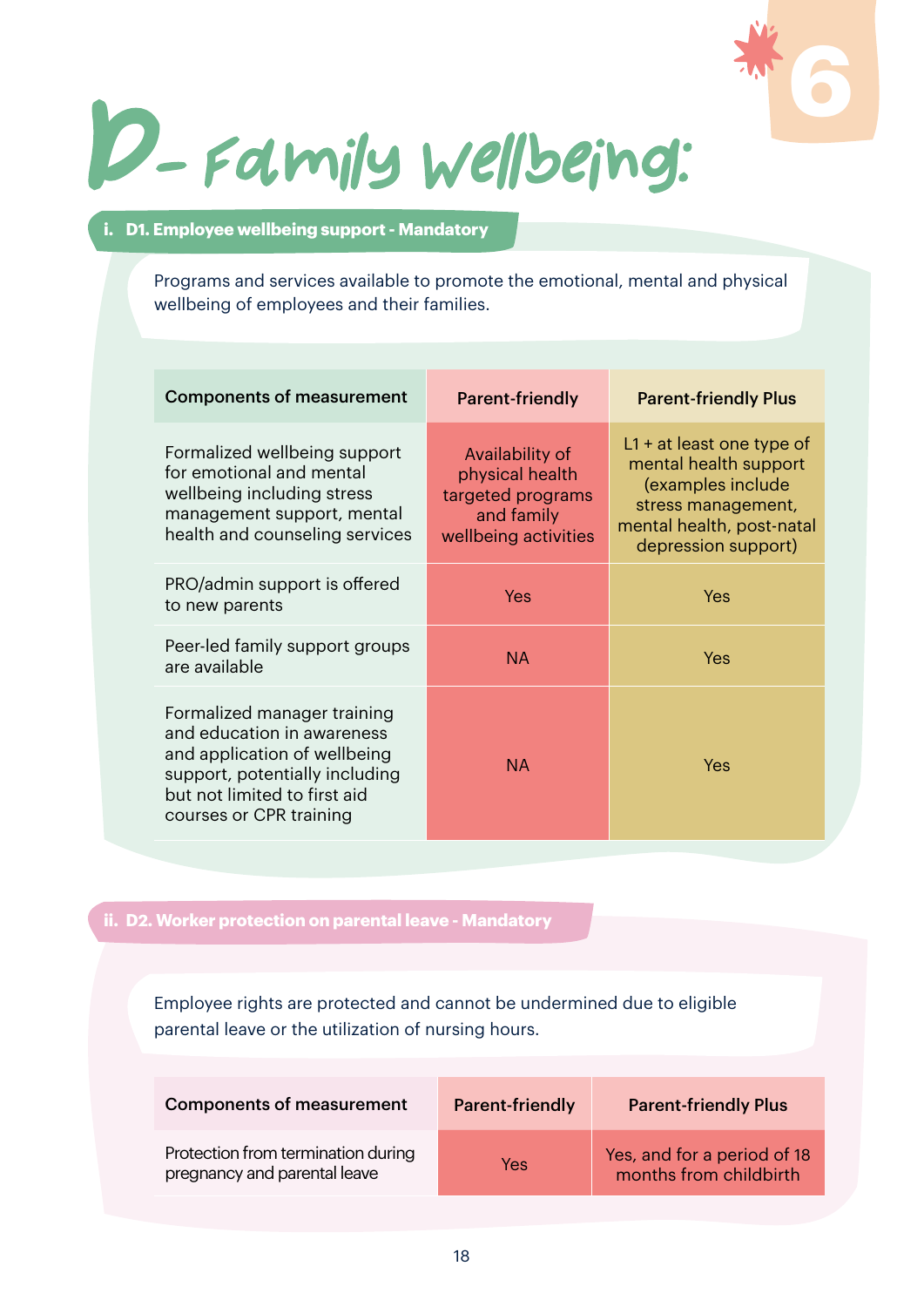

#### **iii.D3. Women's leadership and career programs - Optional**

Dedicated support for women to advance in their careers given the specific challenges they often face in balancing family and work responsibilities.

| <b>Components of measurement</b>                                                                                    | Parent-<br>friendly | <b>Parent-friendly Plus</b>                                |
|---------------------------------------------------------------------------------------------------------------------|---------------------|------------------------------------------------------------|
| Support programs for women's leadership<br>advancement or career progression are<br>available based on merit        | Yes                 | Yes, and they address<br>specific groups<br>(i.e. mothers) |
| Structured support and mentorship<br>networking opportunities                                                       | <b>NA</b>           | Yes                                                        |
| % of employees who believe women's<br>leadership and career programs offered at<br>their organization are effective | 60 <sup>%</sup>     | 80%                                                        |



#### **i. E1. Manager enablement and support - Mandatory**

Managers are knowledgeable of parent-friendly policies and implement them in line with the intent for which they were created. Employees feel comfortable and supported utilizing the parent-friendly policies that are available to them.

| <b>Components of measurement</b>                                                                                                                         | Parent-<br>friendly | <b>Parent-</b><br><b>friendly Plus</b> |
|----------------------------------------------------------------------------------------------------------------------------------------------------------|---------------------|----------------------------------------|
| Training or awareness sessions are provided to managers<br>periodically to enable them to implement parent-friendly<br>policies and practices seamlessly | Yes:                | Yes                                    |
| % of employees who feel that their manager is<br>knowledgeable on parent-friendly policies (flexible<br>work, parental leaves, etc.)                     | 60%                 | 80%                                    |
| % of employees who agree that their manager is<br>supportive of employees utlizing parent-friendly policies                                              | 60%                 | 80%                                    |
| % of employees who agree that their manager applies<br>parent-friendly policies consistently across the team                                             | 60%                 | 80%                                    |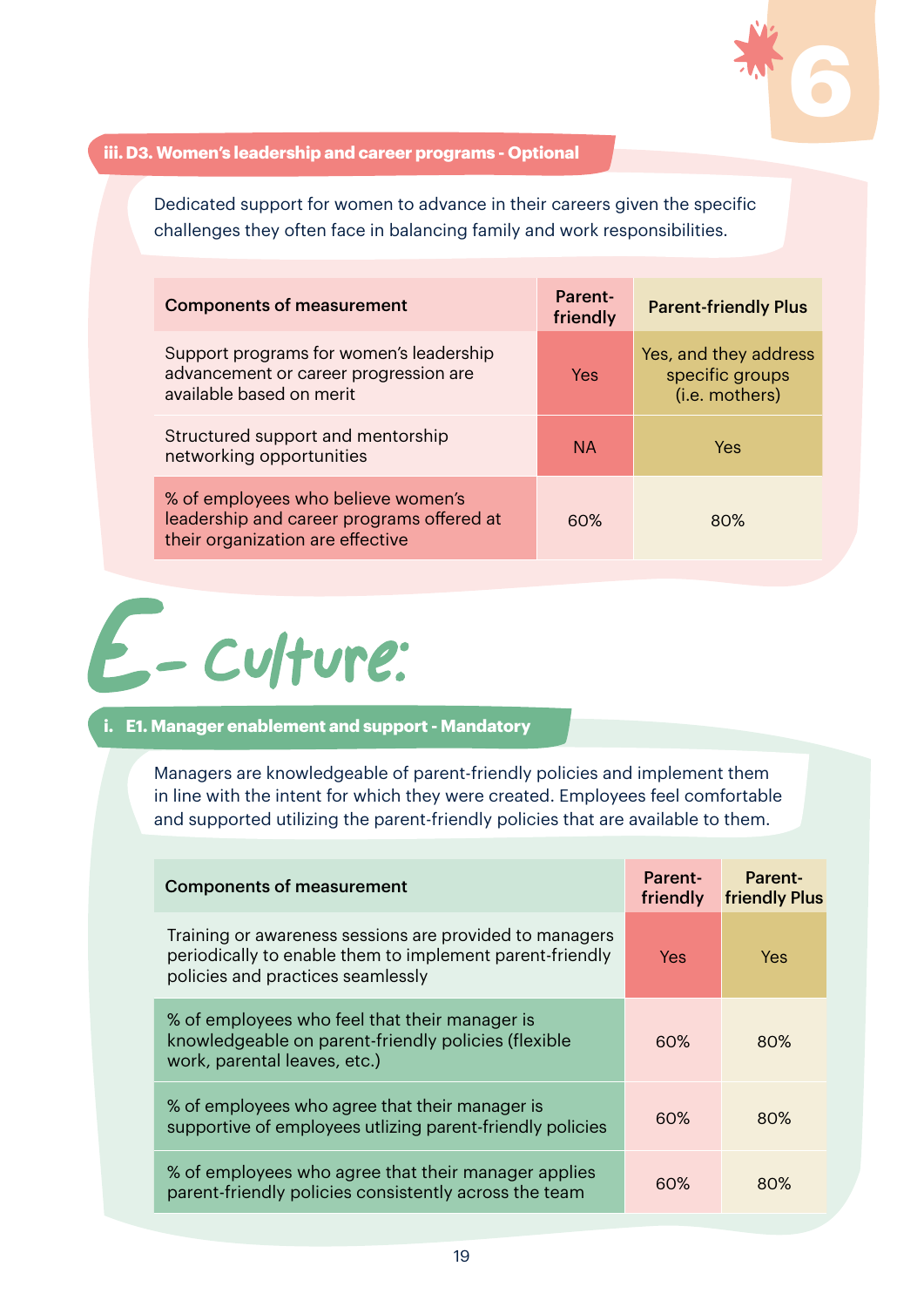

#### **ii. E2. Internal promotion of parent-friendly policies - Mandatory**

Parent-friendly policies are documented and promoted within the organization to all employees.

| <b>Components of measurement</b>                                                                                              | <b>Parent-friendly</b> | <b>Parent-friendly</b><br><b>Plus</b> |
|-------------------------------------------------------------------------------------------------------------------------------|------------------------|---------------------------------------|
| Promotion of parent-friendly policies<br>throughout organization, including ensuring<br>they are easily accessed by employees | Yes                    | Yes                                   |
| % of employees who feel they have a good<br>understanding of the parent-friendly policies<br>available to them                | 60%                    | 80%                                   |
| % of employees who agree that they know<br>how and where to access information on<br>parent-friendly policies                 | 60%                    | 80%                                   |

### **iii.E3. Policy monitoring and impact - Optional**

Organizations review the utilization of parent-friendly policies, including identifying potential areas for improvement, and use that intelligence to inform policy changes.

| <b>Components of measurement</b>                                                                                                                | <b>Parent-friendly</b> | <b>Parent-friendly</b><br>Plus |
|-------------------------------------------------------------------------------------------------------------------------------------------------|------------------------|--------------------------------|
| Measures are in place and reviewed<br>regularly to ensure that policies and<br>practices are delivering parent-friendly<br>outcomes as intended | Yes                    | Yes.                           |
| Organizations take action to update<br>policies in line with the outcomes of the<br>policy reviews                                              | <b>NA</b>              | Yes                            |
| % of employees who agree they are<br>satisfied with parent-friendly policies                                                                    | 60%                    | 80%                            |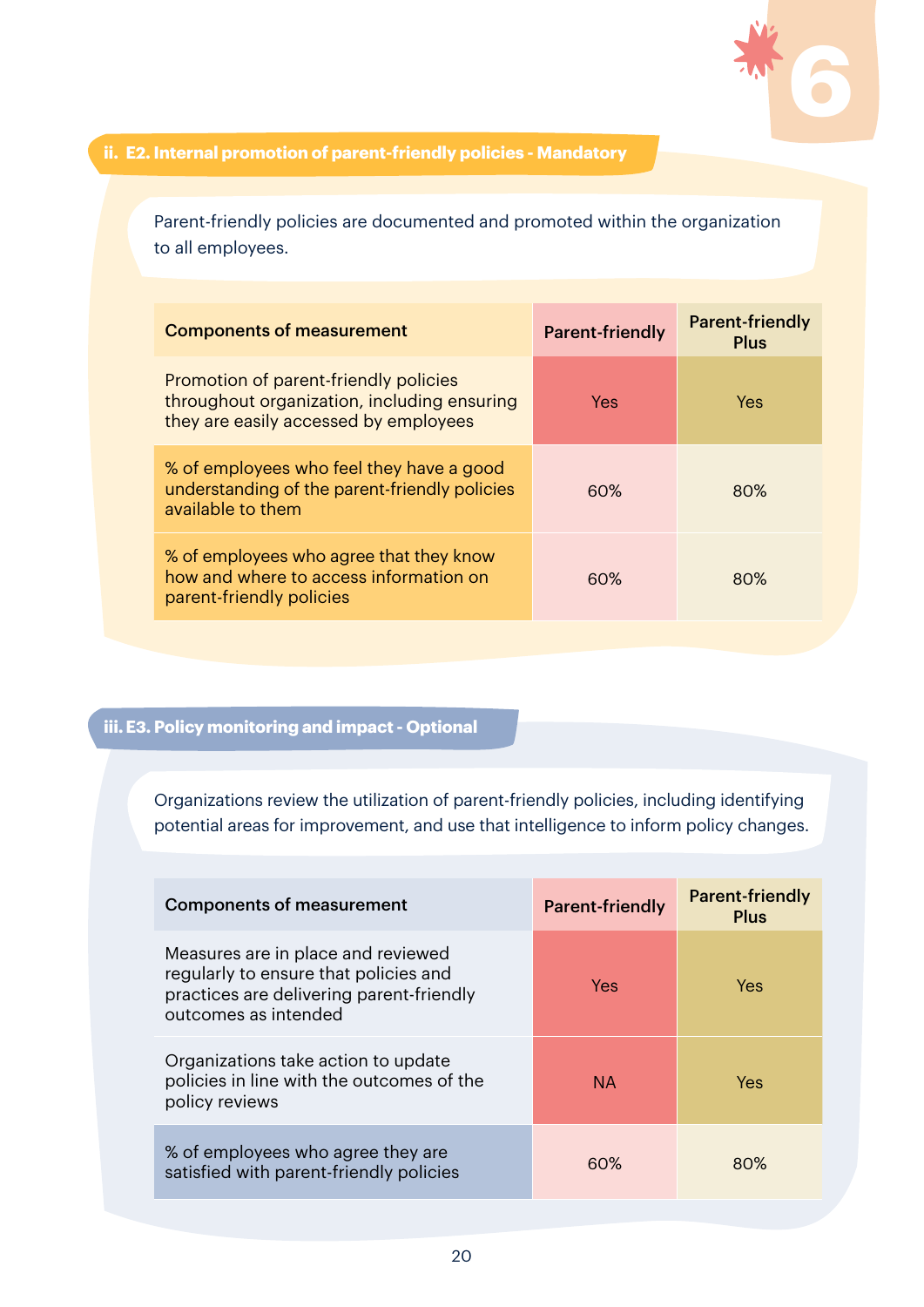

#### **iv. E4. Employee listening and impact - Optional**

Organizations can illustrate that they have collected feedback from employees on parent-friendly policies, have introduced creative solutions to meet employee needs, and can demonstrate with data the impact of these initiatives.

| <b>Components of measurement</b>                                                                                                                                                | <b>Parent-friendly</b> | <b>Parent-friendly</b><br><b>Plus</b> |
|---------------------------------------------------------------------------------------------------------------------------------------------------------------------------------|------------------------|---------------------------------------|
| Organizations can demonstrate that<br>they have a mechanism in place to<br>collect employee feedback and ideas<br>on parent-friendly policies                                   | Yes                    | Yes                                   |
| There is a structured and well-<br>governed process in place by which<br>employee feedback and suggestions<br>are reviewed, piloted, tested and<br>implemented where applicable | <b>NA</b>              | Yes                                   |
| The positive impact of improvements<br>in policy can be demonstrated through<br>credible data analysis                                                                          | <b>NA</b>              | Yes                                   |
| % of employees who agree that they<br>can provide feedback on parent-<br>friendly policies                                                                                      | 60%                    | 80%                                   |
| % of employees who feel that their<br>feedback will be taken seriously                                                                                                          | 60%                    | 80%                                   |



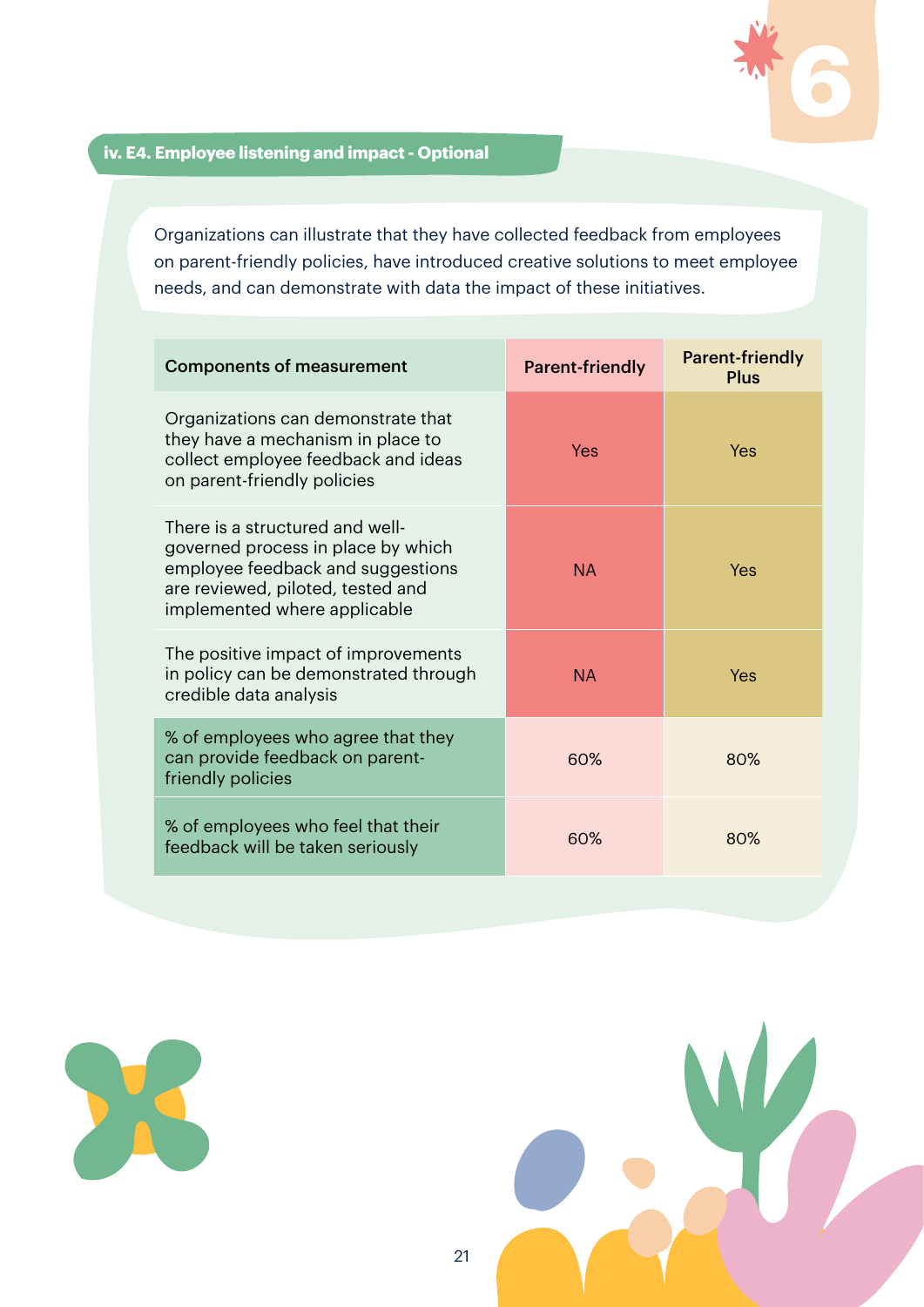

## lnnovation

**Applicants are encouraged to share how they have been innovative in the delivery of parent-friendly practices and share details as well as any supporting evidence. The more information provided, the better the evaluator will be able to assess the level of creativity applied.** 

**When sharing your innovative solutions, please keep in mind how your organization has gone above and beyond to support parents and their children's needs; whether this was done through a policy, new programs or projects, onsite office changes, or other actions taken to enhance their experience.**

## ii. About the Workplace Culture Survey

As part of your application, you will be required to share a brief 'Workplace Culture Survey' with your employees. These questions were designed to specifically assess how employees view current parent-friendly practices within their own organization. The ECA will share the survey link with you after you begin your application, along with a suggested internal communication for your use. Employee responses to the survey will be anonymous and will be collected and analyzed by an independent 3<sup>rd</sup> party to prevent bias and maintain privacy.

The survey is a mandatory component of your application, and depending on the size of your organization, a minimum number of responses will be required. If we are advised that an inadequate number of surveys has been returned, we will communicate with you directly to discuss next steps in order to ensure that your application can proceed.

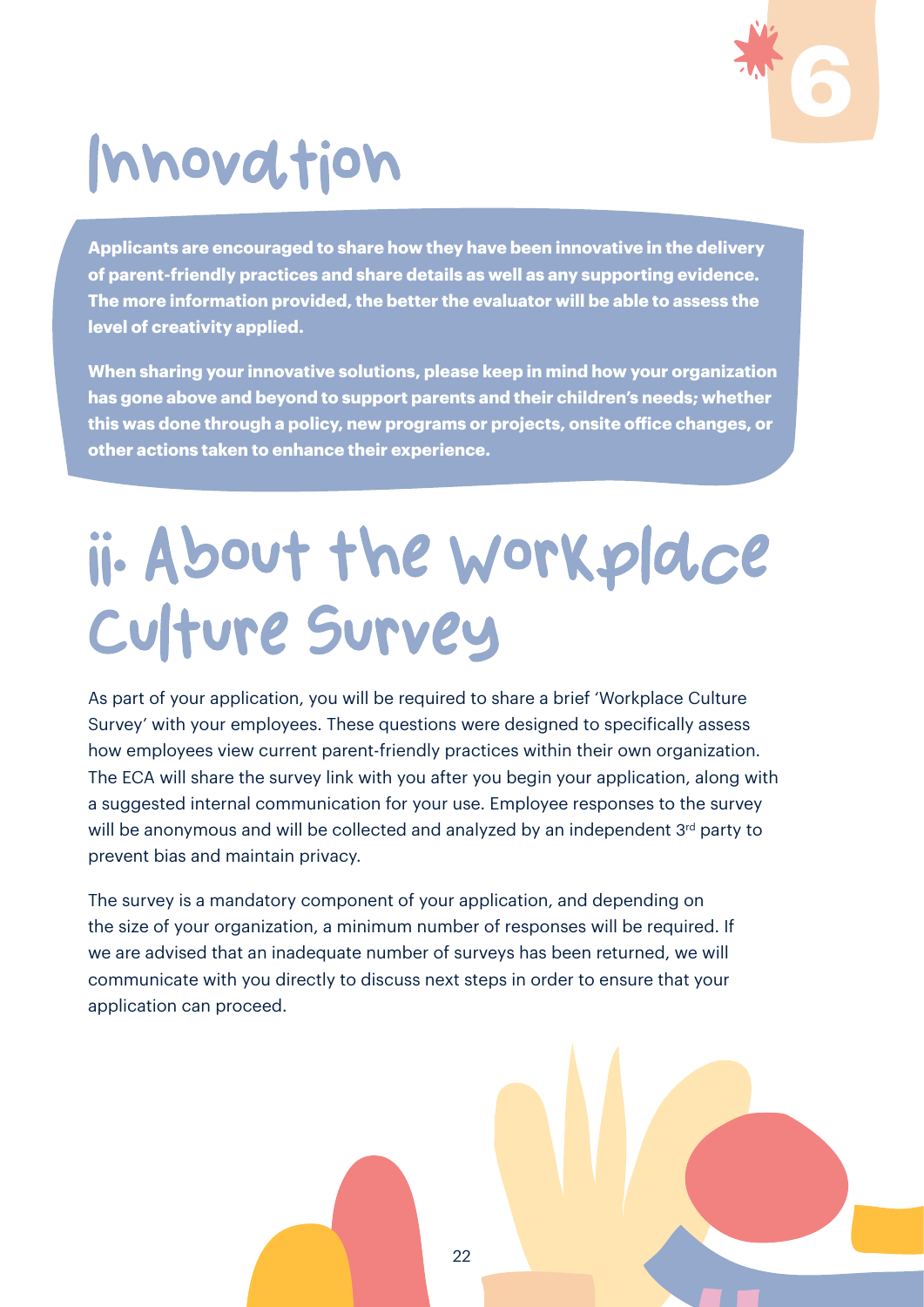

## <span id="page-22-0"></span>The Applicant Journey

Interested in joining the parent-friendly community? Here's what you need to know!

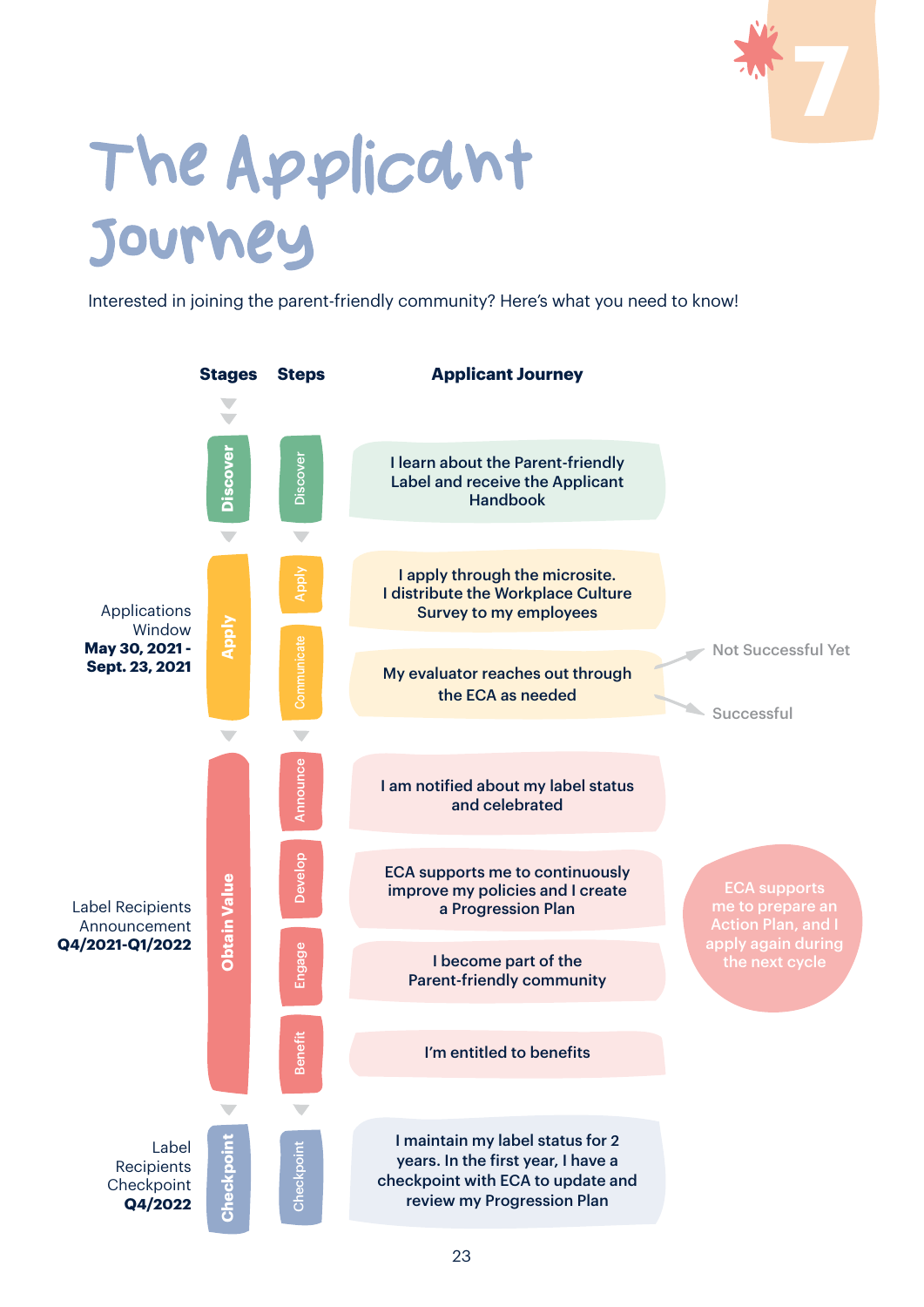

## i. How to Apply

#### **STEP 1**

**Review this Applicant Handbook** in order to decide which level you want to apply for, based on where your organization is today: Parentfriendly or Parent-friendly Plus.

#### **STEP 2**

**Complete the relevant application form** on [eca.gov.ae/en/pfl](http://eca.gov.ae/en/pfl), upload all required documentation, and submit your application before the deadline (for more information on timelines, please visit our FAQs page). Once your application is received, an independent evaluator will be conducting the assessment.

#### **STEP 3**

When advised to do so, **circulate the Workplace Culture Survey** to your employees, keeping in mind that this is a mandatory component of your application process. The Workplace Culture Survey link and suggested internal communication will be shared with you to distribute to your employees.

## ii. After You Apply

- The ECA will communicate with you, as needed, to answer any additional questions you may have. The ECA may also communicate with you if any additional evidence is required by the evaluators to ensure every part of your application is accurate and complete for assessment.
- Once assessment is complete, the ECA will personally notify all applicants of their status and recipients will be recognized for their achievement.
- Applicants that have not yet achieved the Parent-friendly Label will be provided with feedback on how they can better prepare for the next cycle through the development of a targeted Action Plan.
- Recipients will become a part of the parent-friendly community and start receiving benefits.
- Recipients will also be supported on their journey to continuously improve parent-friendly policies and practices within their organizations through the provision of a confidential Progression Plan tailored to where they are and where they want to be.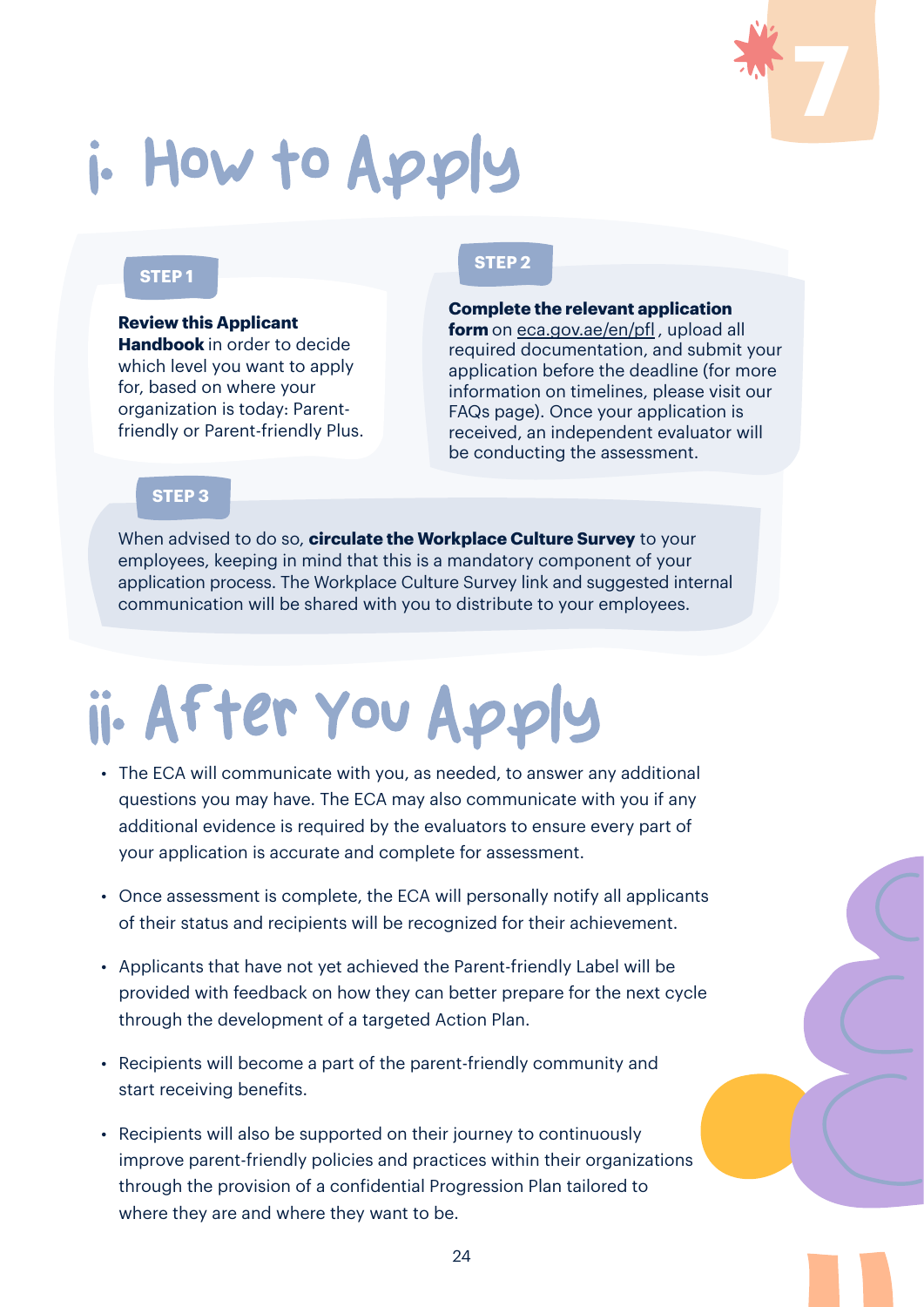

## <span id="page-24-0"></span>Parent-friendly Leading Practices

Several organizations, some of which were recognized by the ECA and its Leadership in November 2020, have already undertaken successful initiatives and are leading the change throughout the Emirate with their innovative parent-friendly policies. These organizations have introduced a variety of parent-friendly practices, policies and facilities such as extended parental leave, flexible working arrangements and nursing rooms. They also display an internal culture that encourages a better work-life balance for parents, ultimately supporting young children in our community to thrive by receiving the attention they need during their critical development years.

Here are some leading examples from organizations taking positive strides towards cultivating more parent-friendly workplaces in Abu Dhabi:

#### **Cleveland Clinic Abu Dhabi**

Parents of children aged 3 and below are able to work reduced hours to spend more time with them: from 8 hours to 6 hours of work per day, thereby providing 10 additional hours per week which can be dedicated to their young children.

#### **Mubadala**

Parents benefit from extended parental leave, where mothers have access to 105 calendar days of fully paid maternity leave, and fathers have access to 7 days of fully paid paternity leave.

#### **Cisco**

A dedicated "E-Mentor me" platform allows employees to volunteer to serve as mentors to other employee's children, based on their specific skills and interests.

#### **Miral**

On Kids Day, every Thursday during the Summer, employees were invited to bring their children to work where they had a full day program of a fun presentation on what their parents do at work, breakfast, arts & crafts, games and lunch with their parents.

\*This initiative is currently on hold due to COVID-19 restrictions.

#### **New York University Abu Dhabi**

Availability of an onsite nursery located on the campus, which also has a nursing room and the capacity to support many parents.

#### **HSBC**

Fathers receive 10 paid days of paternity leave, which is twice the regulatory requirement, and which can be taken non-consecutively.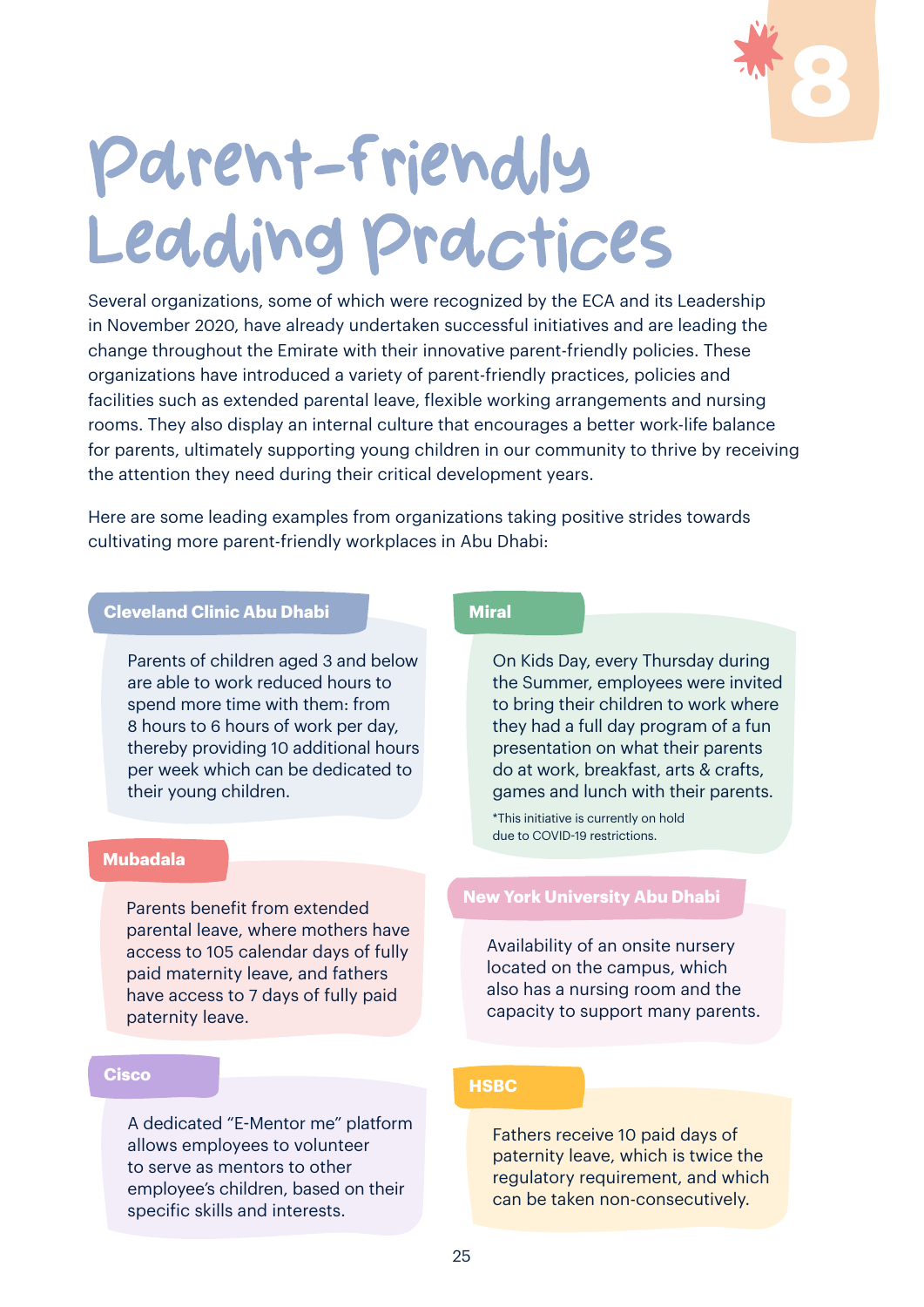

## <span id="page-25-0"></span>Quality Assurance

To ensure the credibility and integrity of the Parent-friendly Label (PFL), a series of checks and balances for quality assurance and control have been put in place throughout the assessment process.

Application assessment will be conducted by a professional vendor with a trusted reputation and extensive experience to ensure complete fairness and integrity throughout the assessment process. ECA and its personnel will not be directly involved at any stage of the evaluation process.

#### **Selection Evaluation**

Evaluators will receive extensive training on the PFL's criteria to ensure complete understanding of the framework and the assessment criteria.

#### **Reporting**

Applicants will be communicated with as needed to respond to additional questions or request evidence or clarification to ensure every part of the application is accurate and complete for assessment. Applicants who have not yet achieved the Parent-friendly Label will also have the opportunity to receive feedback in order to better understand the results of their application and how they can improve for the next cycle if they wish to re-apply.

The purpose of the Parent-friendly Label is to encourage and reward the adoption of parent-friendly policies and practices across workplaces in the private, semigovernment and third sectors in Abu Dhabi. ECA recognizes, however, that a conflict of interest could potentially arise when entering a professional relationship in the course of business activities with organizations who may choose to apply to the label.

In order to ensure the neutrality and independence of the selection of Parent-friendly Label applicants and avoidance of undue influence, ECA has done the following to retain the integrity of the Label:

- 1. Contracted a third-party evaluation firm with a strong reputation of ensuring independence to conduct the assessment and analysis of all submitted applications
- 2. Included as part of the Parent-friendly Label recipient selection process, a Judging Panel made up of independent senior stakeholders from leading public institutions in Abu Dhabi, who will be reviewing and recommending the list of successful applicants
- 3. If any applicant organization has an existing relationship or is collaborating with ECA, then this will be disclosed to the Judging Panel.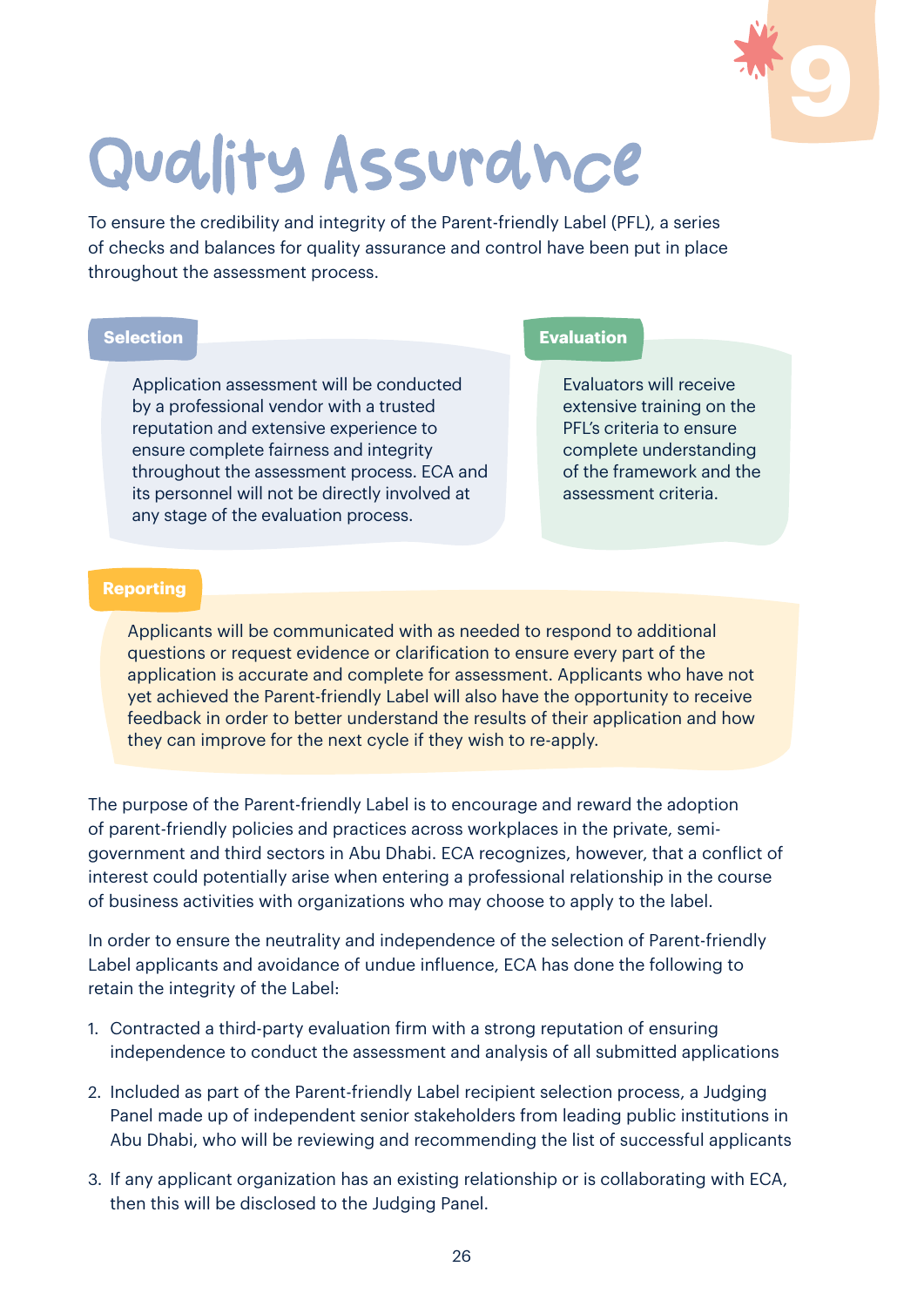

## <span id="page-26-0"></span>Confidentiality

All data and information submitted by applicants will be used exclusively for the purposes of assessing their application for the Parent-friendly Label (PFL), and individual responses will not be shared with third parties outside of the evaluation parameters. This extends to ECA's selected evaluation vendor, ensuring a fair application assessment.

PFL recipients will be announced publicly, but the individual policies and practices or other organization-specific data shared as part of the application process will not be shared without written consent and authorization from the organization.

Data may be anonymized and aggregated for the purposes of understanding overall trends, and general aggregated data about applicants and the assessment process may also be used in communications by ECA. Organizations may also self-disclose their own individual data in any of their communications should they wish to do so.